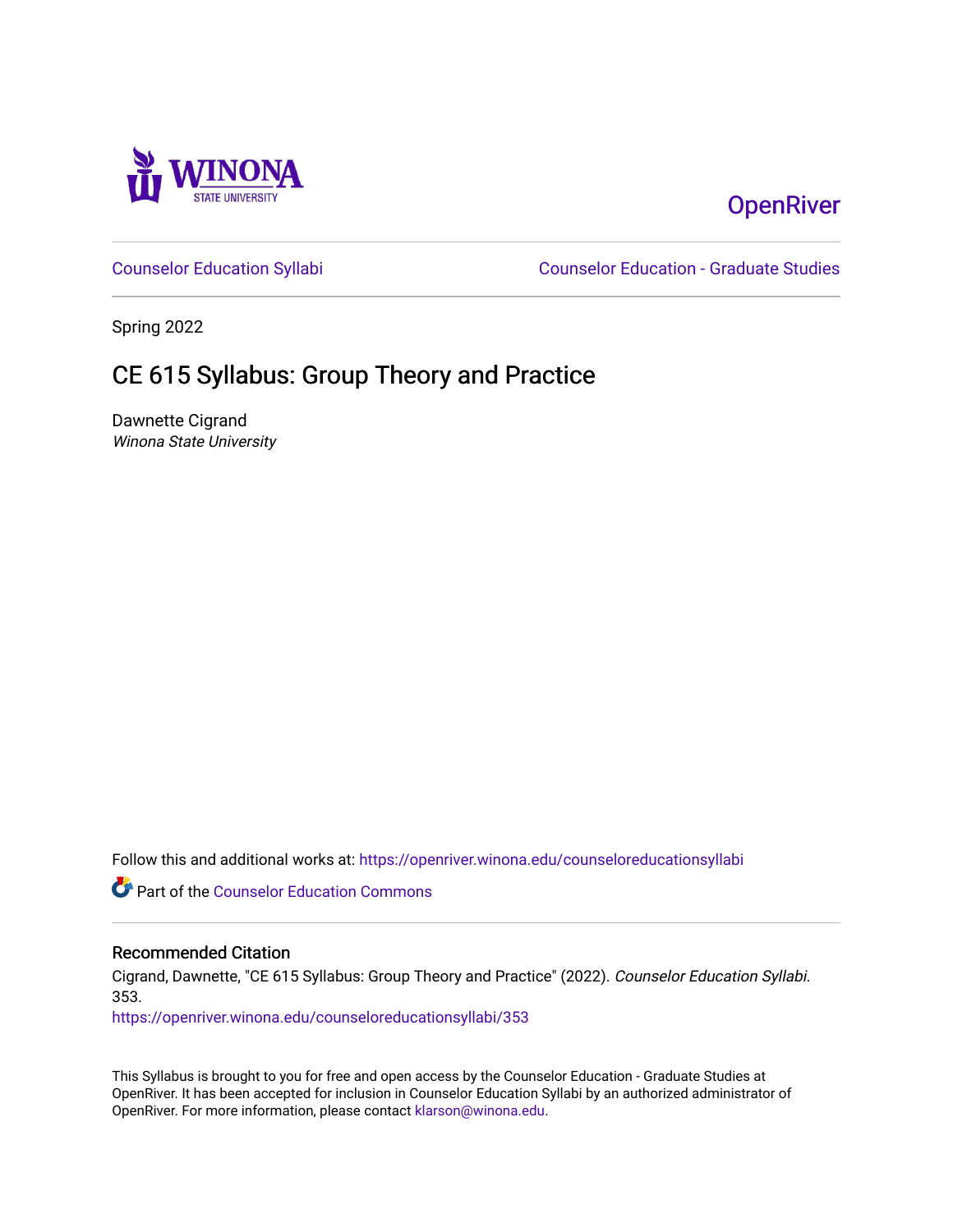| <b>Winona State University</b><br><b>Counselor Education Department</b><br>CE 615: Group Theory and Practice<br>Semester Hours: 3 |                                                  |  |  |  |  |
|-----------------------------------------------------------------------------------------------------------------------------------|--------------------------------------------------|--|--|--|--|
| <b>Course Location</b>                                                                                                            | Rochester Broadway Building 313                  |  |  |  |  |
| Zoom Room: https://minnstate.zoom.us/my/cigrandwsuced<br>Passcode: WSUCED!                                                        |                                                  |  |  |  |  |
| <b>Instructor</b>                                                                                                                 | Dawnette Cigrand, PhD                            |  |  |  |  |
| <b>Instructor Phone &amp;</b><br>E-Mail                                                                                           | Office Phone - 507.457.5336; dcigrand@winona.edu |  |  |  |  |
| <b>Program Website</b>                                                                                                            | https://www.winona.edu/counseloreducation/       |  |  |  |  |
| <b>Instructor Office Location</b>                                                                                                 | Helble Hall 350, Winona Campus                   |  |  |  |  |
| <b>Instructor Office Hours:</b><br>Mondays 12PM-3PM, Wednesdays 10AM-12PM, and Thursdays 11AM-4PM, and by<br>appointment          |                                                  |  |  |  |  |

## **I. COURSE DESCRIPTION**

In this course students are introduced to the theory and practice of group counseling. The course will provide students with an academic/theoretical overview of groups and group work as well as the opportunity to develop group leadership skills through experiential learning activities.

### **II. COURSE PREREQUISITES**

Prerequisites: Prerequisites: CE 601 - [Foundations of Counseling](http://catalog.winona.edu/preview_program.php?catoid=17&poid=3391#tt5296) and CE 658 - [Microskills.](http://catalog.winona.edu/preview_program.php?catoid=17&poid=3391#tt3650) Grade only. Offered annually.

# **III. COURSE OBJECTIVES**

- 1. Name and explain the key therapeutic factors of group work.
- 2. Identify the theoretical stages of the group process.
- 3. Recognize the types of groups, group structure, group dynamics, and use of theory of group counseling.
- 4. Experience and reflect on being a member of a group counseling experience for 10-hour minimum.
- 5. Lead a psycho-educational group on a current topic in counseling.
- 6. Plan and implement groups utilizing criteria for member selection, member assessment, goal setting, evaluation, and termination of the group.
- 7. Develop and demonstrate leadership interventions that emphasize leader responsibility for the group process.
- 8. Develop counseling skills to promote constructive behaviors and intervention skills to modify inhibiting factors operating in groups.
- 9. Discuss ethical issues and acquire ethical behaviors relevant to the practice of group counseling.
- 10. Develop multicultural counseling competencies with individuals from a variety of backgrounds (race, ethnicity, gender identification, sexual orientation, disability, age, socioeconomic background, etc.).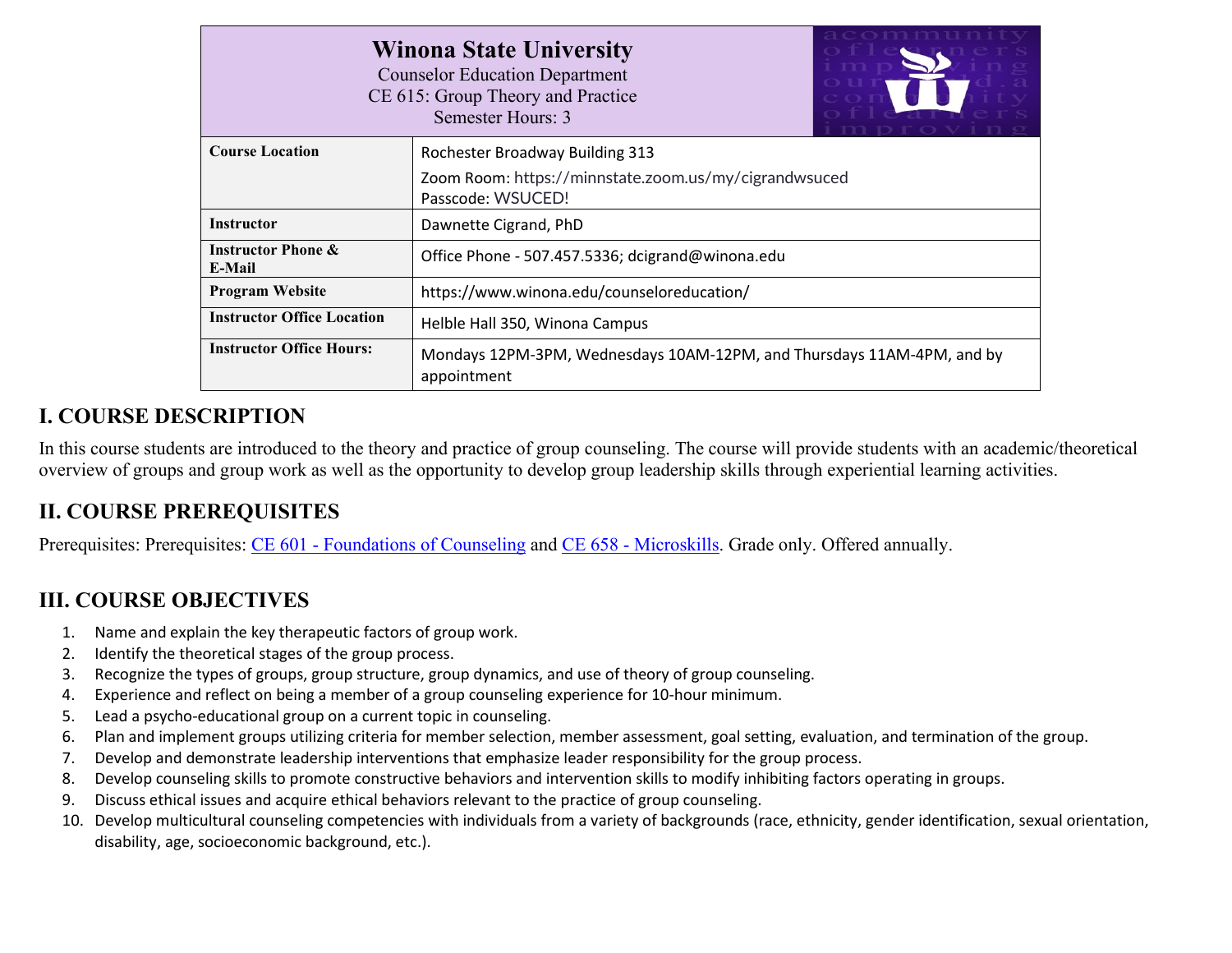- 11. Present a comprehensive group plan including group member selection, session planning with research-based interventions/exercises, and program outcome assessment, advertisement, etc.
- 12. Articulate interventions for addressing problem behaviors in groups.

### **IV. COURSE REQUIRED TEXTS, RESEARCH BASE & TECHNOLOGY**

#### **REQUIRED TEXTBOOK:**

Corey, M.S., Corey, G., & Corey, C. (2018). *Groups: Process and Practice, 10th edition*. Boston, MA: Cengage Learning.

#### **SUPPLEMENTAL READINGS AND RESOURCES (located on D2L):**

Gorski, P. (2017). *Beyond Celebrating Diversity: 20 Things I Will Do to Be an Equitable Educator*. EdChange and the Equity Literacy Institute.

Guth, L.J., Nitza, A., Pollard, B.L., Puig, A., Chan, C.D., Bailey, H. & Singh, A. (2018*). Ten Strategies to Intentionally Use Group Work to Transform Hate, Facilitate Courageous Conversations, and Enhance Community Building*. Association for Specialists in Group Work: American Counseling Association.

McIntosh, P. (1988). White privilege: Unpacking the invisible knapsack.

- Singh, A.A. Merchant, N., Skudrzyk, B. & Ingene, D. (2012) Association for Specialists in Group Work: Multicultural and social justice competence principles for group workers, *The Journal for Specialists in Group Work, 37*(4), 312- 325.<https://doi.org/10.1080/01933922.2012.721482>
- Thomas, R.V. & Pender, D.A., (2008). ASGW Best Practice Guidelines 2007 Revisions. *The Journal for Specialists in Group Work, 33*(2), 111–117. https://doi.org/10.1080/01933920801971184

### **V. COURSE CONTENT AREAS**

This course meets the Council for the identified Accreditation of Counseling and Related Educational Programs (CACREP, 2016) core content standards. Standards for the **Clinical Mental Health Counseling,** and/or **School Counseling** content areas are outlined below as well (if applicable). The evaluation methods linked to specific standards for CE 615 are included.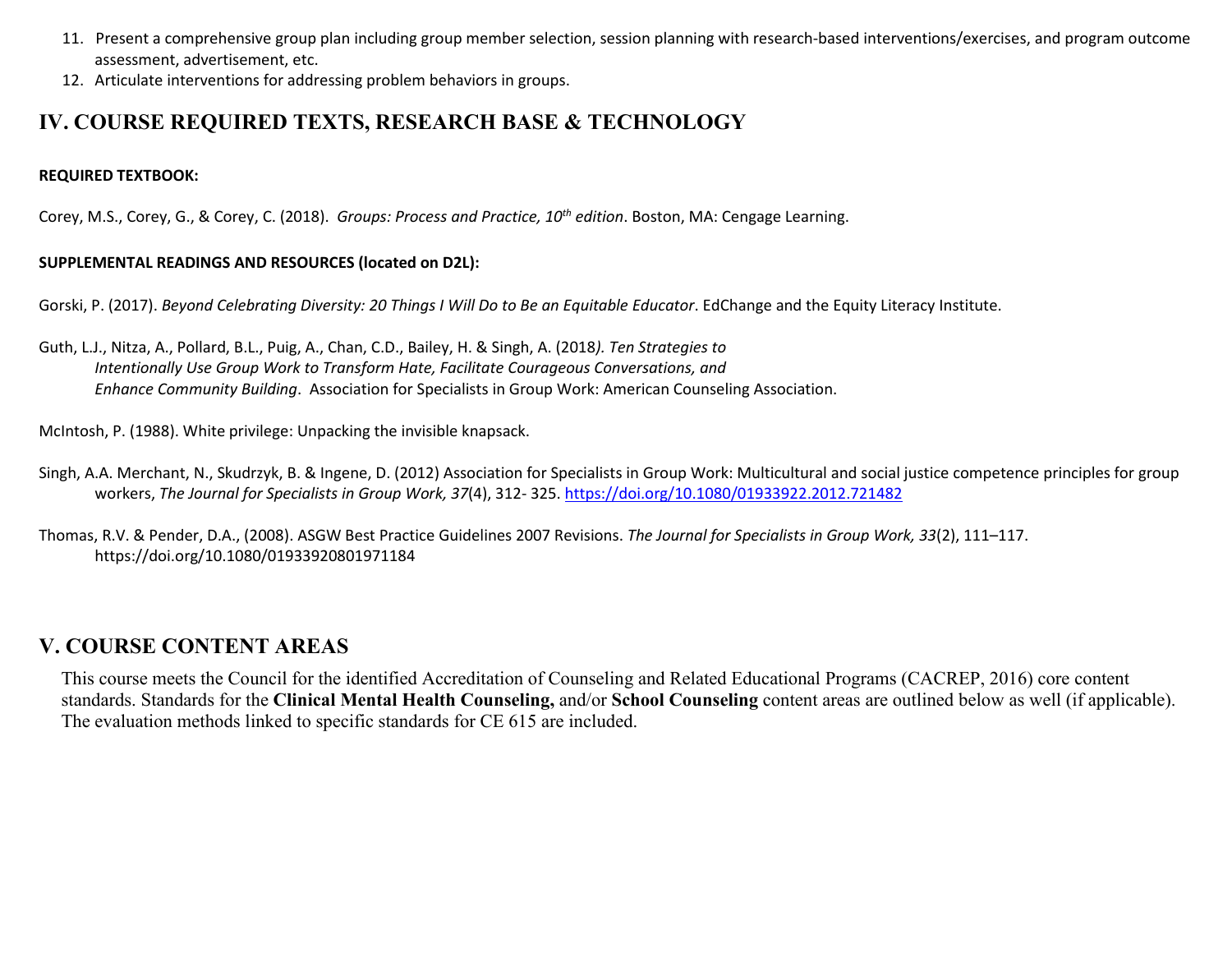|                                                                                        |                       | <b>Location of Evaluation</b> |                       |              |                 |            |
|----------------------------------------------------------------------------------------|-----------------------|-------------------------------|-----------------------|--------------|-----------------|------------|
| <b>2016 CACREP STANDARDS</b>                                                           | Multicultural         | <b>Group Process</b>          | Group                 | <b>PLC</b>   | <b>PLC Team</b> | Final Exam |
| <b>CORE</b>                                                                            | <b>Action Project</b> | <b>Reflection Paper</b>       | <b>Experience Reg</b> | Facilitation | Project         |            |
| 2. SOCIAL AND CULTURAL DIVERSITY                                                       |                       |                               |                       |              |                 |            |
| 2c. Multicultural counseling competencies.                                             | X                     |                               |                       | X            |                 |            |
| <b>6. GROUP COUNSELING AND GROUP WORK</b>                                              |                       |                               |                       |              |                 |            |
| 6a. Theoretical foundations of group counseling and group work.                        |                       | X                             |                       |              |                 | Х          |
| 6b. Dynamics associated with group process and development.                            |                       | X                             |                       |              |                 | X          |
| 6c. Therapeutic factors and how they contribute to group effectiveness.                |                       | X                             |                       |              |                 | X          |
| 6d. Characteristics and functions of effective group leaders.                          | X                     |                               |                       | X            | X               |            |
| 6e. Approaches to group formation, including recruiting, screening, and selecting      |                       |                               |                       |              | X               |            |
| members.                                                                               |                       |                               |                       |              |                 |            |
| 6f. Types of groups and other considerations that affect conducting groups in varied   |                       |                               |                       |              | X               | X          |
| settings.                                                                              |                       |                               |                       |              |                 |            |
| 6g. Ethical and culturally relevant strategies for designing and facilitating groups.  |                       |                               |                       |              | X               |            |
| 6h. direct experiences in which students participate as group members in a small group |                       |                               |                       |              |                 |            |
| activity, approved by the program, for a minimum of 10 clock hours over the course of  |                       | X                             | X                     |              |                 |            |
| one academic term.                                                                     |                       |                               |                       |              |                 |            |

| <b>2016 CACREP STANDARDS</b><br><b>CLINICAL MENTAL HEALTH COUNSELING</b>                                                                    | <b>Location of Evaluation</b>          |                                                 |                                    |                            |                                       |               |  |
|---------------------------------------------------------------------------------------------------------------------------------------------|----------------------------------------|-------------------------------------------------|------------------------------------|----------------------------|---------------------------------------|---------------|--|
|                                                                                                                                             | Multicultural<br><b>Action Project</b> | <b>Group Process</b><br><b>Reflection Paper</b> | Group<br><b>Experience Reg</b>     | <b>PLC</b><br>Facilitation | PLC Team<br>Project                   | Final<br>Exam |  |
| <b>1. FOUNDATIONS</b>                                                                                                                       |                                        |                                                 |                                    |                            |                                       |               |  |
| 1b. Theories and models related to clinical mental health counseling.                                                                       |                                        |                                                 |                                    |                            | X                                     |               |  |
| <b>2. CONTEXTUAL DIMENSIONS</b>                                                                                                             |                                        |                                                 |                                    |                            |                                       |               |  |
| 2f. Impact of crisis and trauma on individuals with mental health diagnoses.                                                                |                                        |                                                 |                                    |                            | X                                     |               |  |
| <b>2016 CACREP STANDARDS</b>                                                                                                                |                                        | <b>Location of Evaluation</b>                   |                                    |                            |                                       |               |  |
| <b>SCHOOL COUNSELING</b>                                                                                                                    | Multicultural<br><b>Action Project</b> | <b>Group Process</b><br><b>Reflection Paper</b> | Group<br>Experience<br>Requirement | <b>PLC</b><br>Facilitation | PLC Team<br>Paper and<br>Facilitation | Final<br>Exam |  |
| 2. CONTEXTUAL DIMENSIONS                                                                                                                    |                                        |                                                 |                                    |                            |                                       |               |  |
| 2e. School counselor roles and responsibilities in relation to the school emergency management<br>plans, and crises, disasters, and trauma. |                                        |                                                 |                                    |                            |                                       | $\mathbf{x}$  |  |
| 2j. Qualities and styles of effective leadership in schools.                                                                                | $\mathbf{X}$                           |                                                 |                                    | X                          | X                                     |               |  |
| 3. PRACTICE                                                                                                                                 |                                        |                                                 |                                    |                            |                                       |               |  |
| 3f. Techniques of personal/social counseling in school settings.                                                                            |                                        |                                                 |                                    |                            | X                                     | X             |  |
| 31. Techniques to foster collaboration and teamwork within schools.                                                                         |                                        |                                                 |                                    |                            | X                                     | X             |  |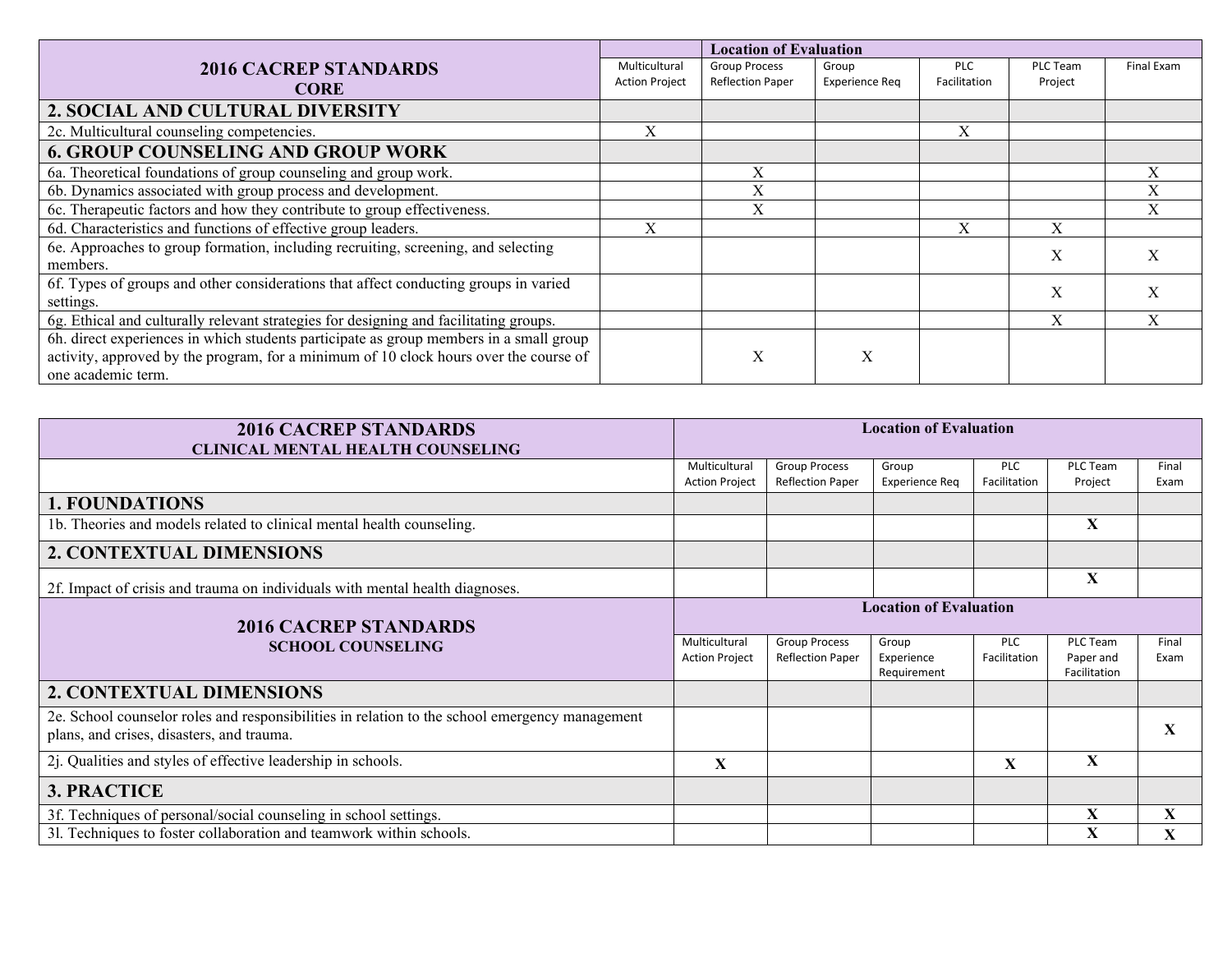# **VI. METHODS OF INSTRUCTION**

The instructor will employ a variety of instructional methods to facilitate student learning including:

- A. Lecture/discussion
- B. Group process
- C. Use of technology and media including videos, Powerpoints
- D. Professional Learning Communities (Cooperative and self-directed learning; authentic practice)
- E. Self-assessments, self-exploration, and reflections
- F. Experiential: Modeling, Role plays, Simulations, Repeated practice, Demonstrations
- G. Case studies

# **VII. COURSE EVALUATION METHODS**

| Course<br>Objective | Assignment                                                                  | <b>CACREP</b><br><b>Standards Assessed</b><br>Code: Core/CMHC/School | <b>Weighted Course Grading</b> |
|---------------------|-----------------------------------------------------------------------------|----------------------------------------------------------------------|--------------------------------|
| 7, 10               | <b>Multicultural Action Project</b>                                         | 2c                                                                   | 10% of Grade                   |
| $1 - 4$             | Group Experience Participation and<br><b>Group Process Reflection Paper</b> | 6a-6d, 6h                                                            | 10% of Grade                   |
| $5 - 8$             | PLC Recording and Reflection Paper                                          | $6a-6f$                                                              | 25% of Grade                   |
| $5-9, 11$           | Team Group Facilitation and PLC Team Paper                                  | $6a-6g/1b/2e, 2j, 3f, 3l$                                            | 25% of Grade                   |
| $1-3, 9, 12$        | Final Exam                                                                  | $6a-6f$                                                              | 30% of Grade                   |
|                     |                                                                             |                                                                      |                                |

### **A. Course Expectations, Requirements and Assignments**

### Attendance and Class Participation

In person attendance is expected on days that are not indicated as "Virtual" on the course schedule. Otherwise, virtual attendance is expected via Zoom. All students are expected to be present and engaged in all class sessions, whether virtual or in person. Presence includes active listening of the instructor and classmates; meaningful participation includes respectful, and non-dominating involvement in class discussions, showing initiative and investment in classroom activities, coming to each class prepared to ask questions and share ideas, and engaging in reflective discussion of course readings. These are dispositions required of counselors in all sessions; thus, they are requirements of all students in all class meetings. Finally, professional conduct is a requirement in the counseling field, and therefore, it is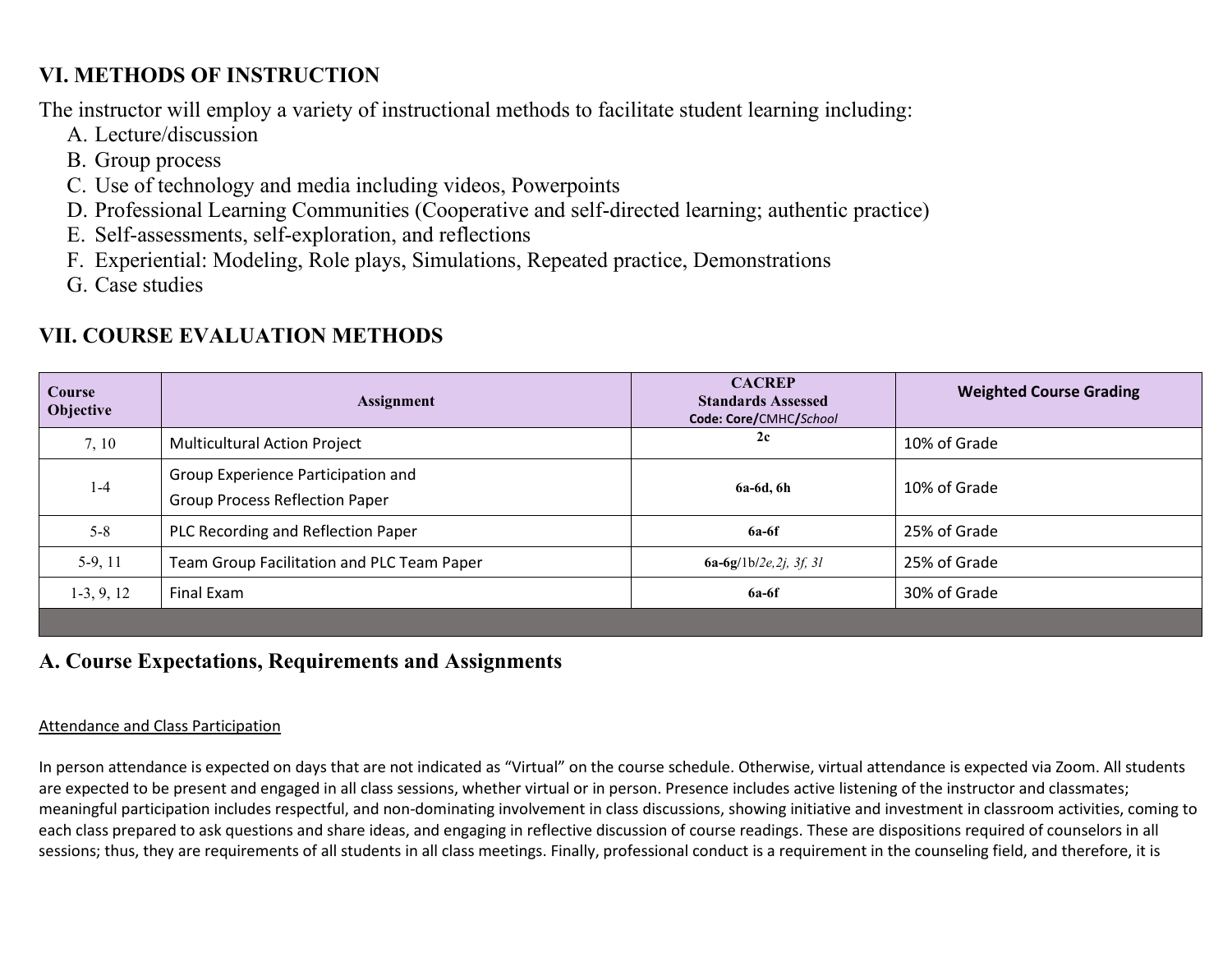expected in this course, whether attending virtually or in person. If you make a professional decision to miss class for any reason, please call or email the instructor as soon as possible to make arrangements to make up the class. **NOTE:** *Missing more than one class session in this course may necessitate the student to retake the course at another time.*

*Emergencies and Other Life Events -* Being prepared for class by reading the assigned material is part of your professional preparation. This work prepares you by providing you with the knowledge you need to confidently face concerns typical in the counseling field and strengthens your stamina for the workload required of effective counselors. Assignments are expected on time. *Three percentage points will be deducted for late assignments for each day they are late past the due date with the exception of emergency situations, illness, or other unexpected life events.* If for some reason, a student has difficulty meeting the course expectations, students are responsible for notifying the instructor immediately to work out an alternate plan if agreed upon by the instructor and the student. *This is for emergency situations only and should be agreed upon before the assignment due date when possible.* 

#### Inclement Weather Policy

Inclement weather may interfere with class. Always use your best judgment when determining if it is safe for you to travel. (For example, if you were expected to be at work, would you go? If so, you should also come to class.) Please contact the instructor via email if you are not attending class due to weather issues. If the instructor cancels class, the instructor will notify students of cancellation by 2pm the day of class. Notifications will be made via D2L announcements, the WSU homepage, and email.

#### **Assignments – See Course Schedule for due dates**

#### **1. Multicultural Action Project**

To run groups effectively, counselors must work toward becoming multiculturally competent, impactful leaders. This assignment is designed to raise your awareness about 1) your own multicultural development and 2) the leadership skills necessary to be a strong group leader. For this assignment, you will (a) take 2 selfassessments, and then (b) read the articles listed below. Finally, you will synthesize the main ideas you learned from the readings and the assessments into a paper that reflects on this learning experience. This paper should include 3-5 action-oriented goals and a plan to meet those goals that you developed because of what you learned in this process. The paper should be around 5-6 pages, typed, double-spaced pages of body, with a title page and a reference page.

1) Take the following assessments:

- $\checkmark$  Multicultural Competency Self-Assessment (on D2L>Materials)
- $\checkmark$  Self-Assessment of Leadership Skills (p. 45-47 in CCC Text)

2) Then, read the following articles (under Content on D2L):

- Gorski, P. (2017). *Beyond Celebrating Diversity: 20 Things I Will Do to Be an Equitable Educator*. EdChange and the Equity Literacy Institute.
- Guth, L.J., Nitza, A., Pollard, B.L., Puig, A., Chan, C.D., Bailey, H. & Singh, A. (2018*). Ten Strategies to Intentionally Use Group Work to Transform Hate, Facilitate Courageous Conversations, and*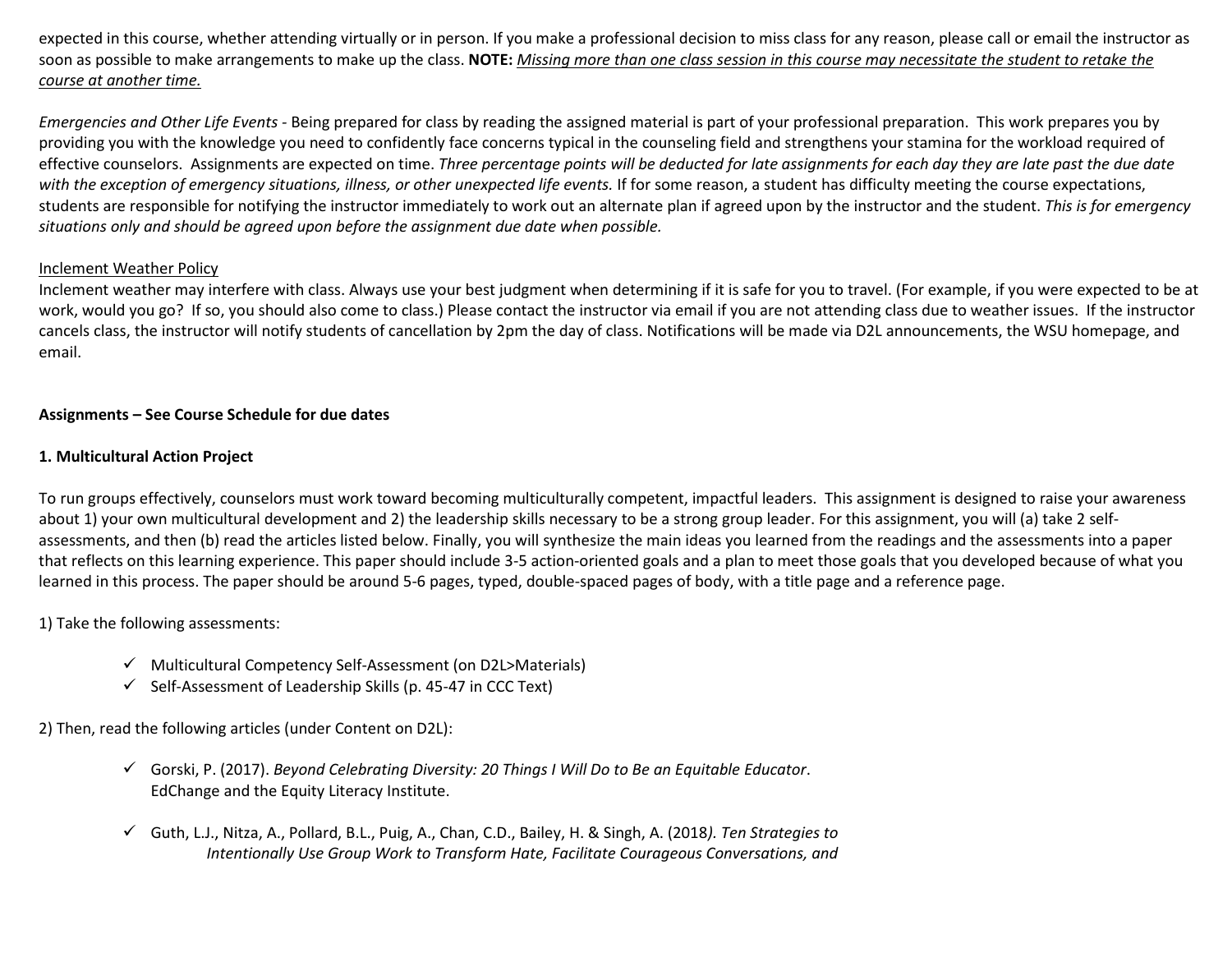*Enhance Community Building*. Association for Specialists in Group Work: American Counseling Association.

- $\checkmark$  McIntosh, P. (1988). White privilege: Unpacking the invisible knapsack.
- $\checkmark$  Singh, A.A. Merchant, N., Skudrzyk, B. & Ingene, D. (2012) Association for Specialists in Group Work: Multicultural and social justice competence principles for group workers, *The Journal for Specialists in Group Work, 37*(4), 312- 325. DOI: [10.1080/01933922.2012.721482](https://doi.org/10.1080/01933922.2012.721482)

Using these resources, you will write a paper about YOU. This paper should include two parts:

1) Self-Reflection – (recommended – around 2-3 pages long) - a description of what you learned about yourself in regard to (a) multicultural competence and (b) skill for group leadership through completing these readings and taking these assessments. This reflection should include areas of strength and areas you recognize you need to develop to become a more multiculturally competent group leader.

2) Growth Plan – (recommended – around 2-3 pages long) - a plan for your development as a multiculturally-sensitive group leader. Include an explanation 3-5 goals and action plans to progress toward those goals, including short-term and long-term steps to achieve them. (*Gentle Nudge: Real change requires you to step out of your comfort zone.*) Your multicultural development will be a part of on-going discussion in small group practice so this assignment will be revisited several times during the course. You will also be expected to report out on your goal progress at the end of the semester informally in class.

You will be graded on the concreteness and depth of your goals and plan. See rubric below for more information.

#### **2. Professional Learning Communities Group Leadership Practice Assignment**

You will be a part of one [professional learning community \(PLC\)](https://www.edglossary.org/professional-learning-community/) that will focus on intensive learning about group work with a particular population of your group's choice (e.g., children with anxiety, adolescents and dating violence, adults with PTSD, grieving elderly adults).

In your PLC, you and your group members will be responsible for taking turns facilitating this small group and presenting information to this group to generate knowledge about the population you intend to work with while practicing your group leadership skills. On the first day of class, the groups will form and will be assigned a practice session time.

#### Presenter/Facilitator:

- 1) Research an article for each PLC presentation from peer-reviewed journals about working in groups with the population your PLC decided on.
- 2) Upload a copy or a persistent link to the journal article to D2L>Communication>Discussion under your PLC team group name, and the appropriate PLC (I or II). The leader should have this completed one week before presenting to allow all group members to read your article before presenting.
- 3) Write and share a white paper and upload copies to group members on the discussion board (1-2 pages long; see [http://owl.english.purdue.edu/owl/resource/546/02/\)](http://owl.english.purdue.edu/owl/resource/546/02/). Your white paper should be uploaded to the D2L Discussion board two days before presenting to your PLC.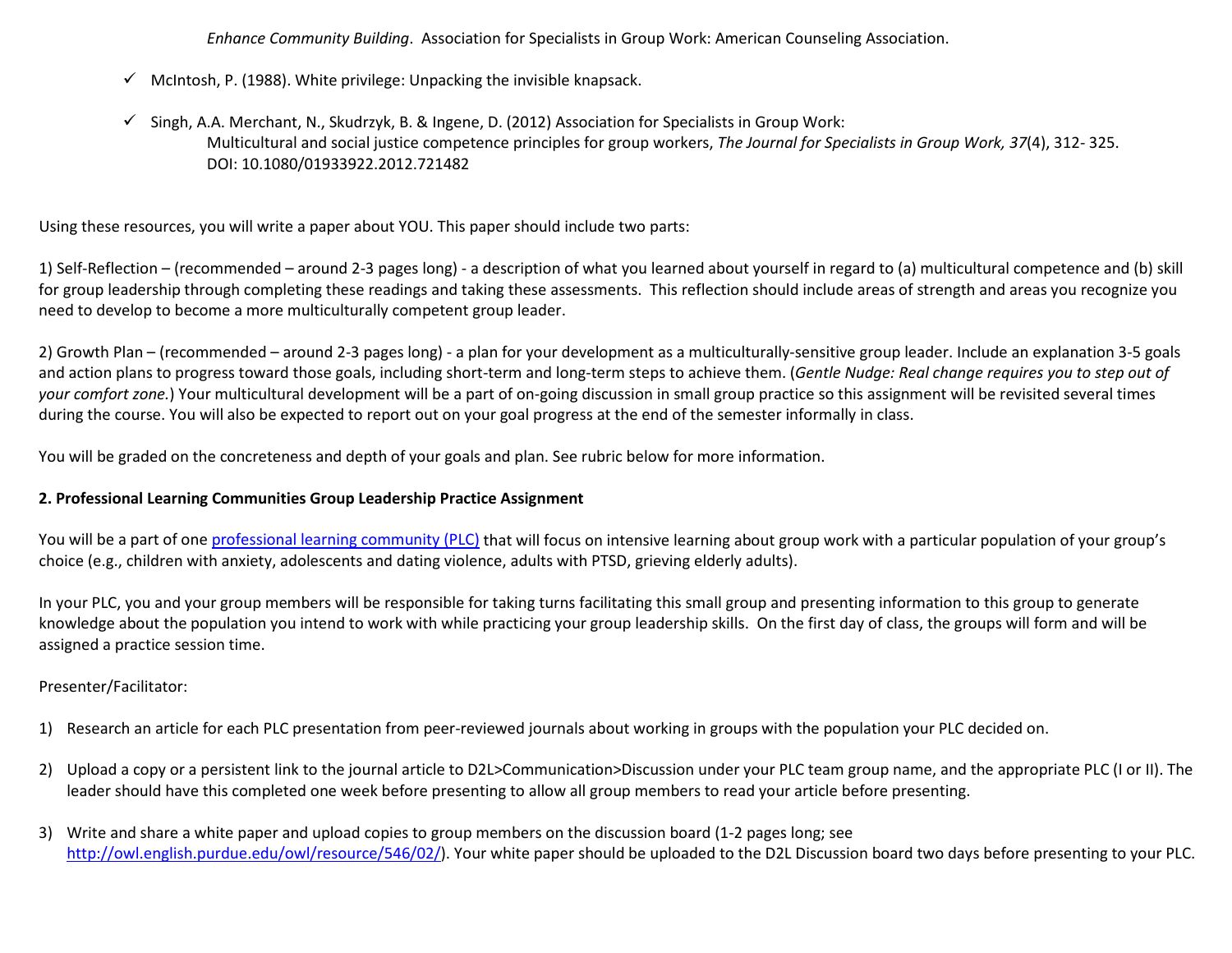4) Lead a discussion about the research and possible applications to group work with this population in your PLC. Note: Leaders and members should not read the article during presentation/discussion. The leaders and members are expected to have read the article(s) **before** the presentation.

*When you are not acting as a leader, your responsibility is to be a responsive and involved group member.* 

- 5) Your presentation as facilitator will be video recorded, uploaded to MediaSpace, with the email link posted to the Dropbox for the instructor to provide you with feedback. You will be graded on your use of counseling skill work (see CCS and Corey Textbook for counseling and leadership skill examples).
- 6) Transcribe 7-8 minutes of your recorded video. In a 2-3-page reflection, identify personal characteristics, leadership skills, and microskills you used in your session, and discuss (a) what you did well, (b) what you need to improve on, and (c) goals for your next session. This discussion should be applied to group work and be more than a discussion of basic microskills work.

#### **3. PLC Team Group Session Facilitation Project**

Using information from the PLC activities, students will work in their PLC's to create one Psycho-educational or Counseling Group Proposal. The proposal will be no longer than 10 pages (references can be additional pages). ONE PROPOSAL PER PLC TEAM ONLY. In addition, the group will co-facilitate one group session from the plan (*NOTE: authentic practice or class practice will be determined before spring break based on COVID mandates*).

The paper includes 5 parts:

- a. Purpose and Population Considerations Describe the group purpose with literature review about group considerations and needs of group\* (e.g., population, setting, member selection, inclusion/exclusion criteria, age group, gender/multicultural considerations, risks and how to minimize them, and benefits, screening process, etc.). Be sure to discuss how considerations for this group are unique to other psycho-educational groups.
- b. Theoretical Application Discuss how you will use one or more theories while facilitating this group, including associated techniques and evidence-based interventions.
- c. Group Session Plans a plan for the group, including activities your group will facilitate, and who will lead them. Remember to avoid random acts of effort. Consider what participants will gain from attending, and how you will know they have gotten something from the group experience (outcomes). You can develop these activities yourself, or glean them from other sources, including texts for this class. [Make sure to cite sources of anything you glean and/or adapt!]
- d. Due Date All groups, regardless of when they are assigned to present, are required to submit all materials for this assignment on the same assigned date in the course schedule.

**4. Group Experience Requirement** – Students are required to attend a Group Counseling or Psychotherapy experience for 10 hours over the course of the semester. This can be done by taking an additional 1 SH workshop CE 595: Counseling Specialties, or by attending another group in the community. Documentation of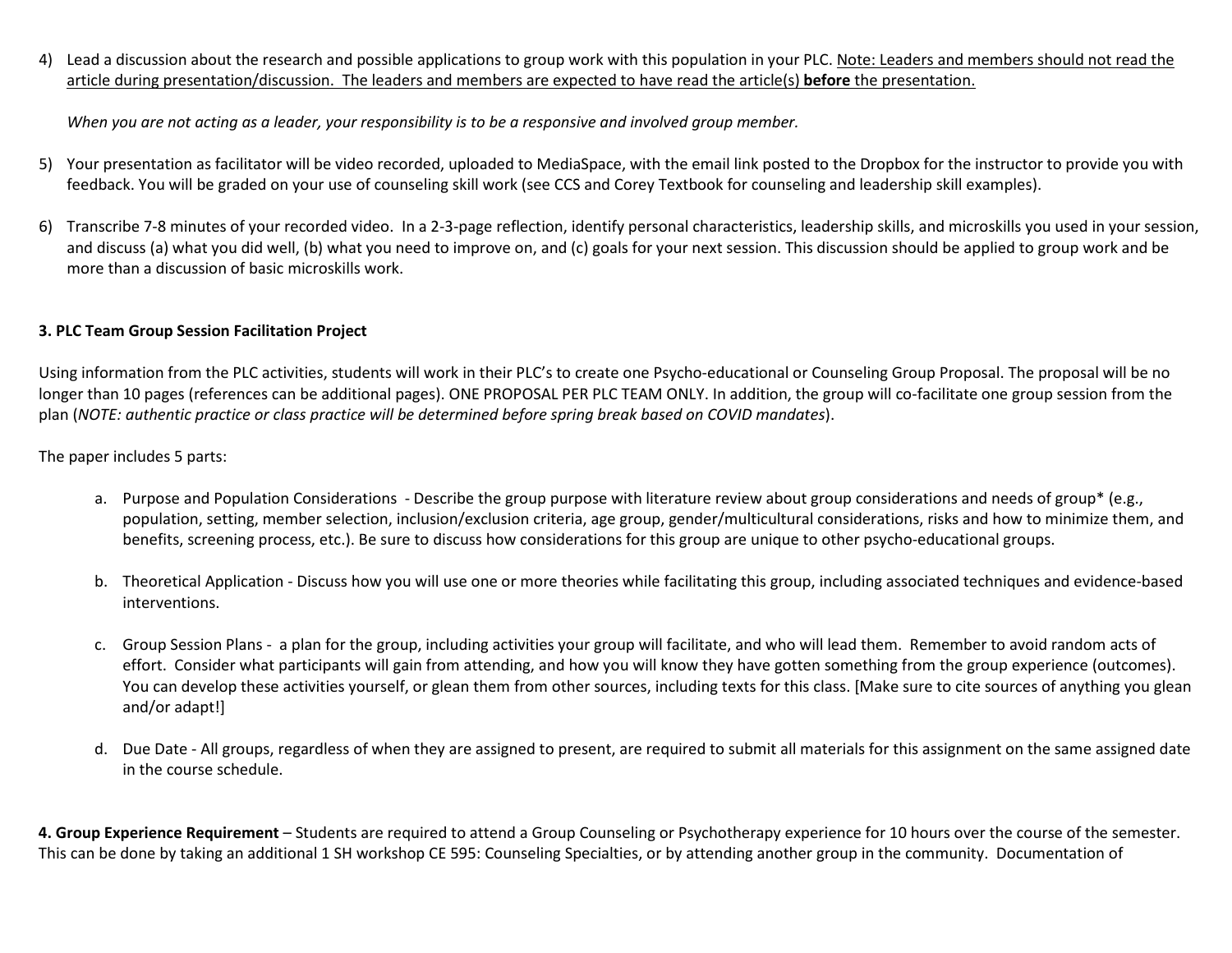attendance of the group experience is required to complete this course. This requirement is non-negotiable, so if you signed up for the one semester hour workshop, you need to attend all of it. If you miss any of the group counseling sessions, please contact the instructor immediately as you may need to take the course at a different time or come up with an alternate plan for the 10-hour experience.

**5. Group Experience Application and Reflection Paper** - You will reflect upon your experiences as a group member. These experiences should be drawn from your experiential group requirement. Each paper should be an application of your didactic learning (i.e., readings, lectures, activities) from class; thus, you should discuss **group dynamics, group stages, group leadership, problem behaviors in groups, and the key therapeutic factors** as they relate to your group experience. *Be sure to share your experience without disclosing confidential information shared by other group members.* The paper should be 5-6 typed, double-spaced pages. This paper is meant to be a personal narrative, not an academic research paper; however, APA citations should be included when the text or other readings are referenced. Graduate-level writing, spelling and grammar are also expected. Papers must be submitted via the Dropbox on D2L.

#### *Recommendation - Keep Journal about Group Process for Group Process Reflection Paper.*

**6. Final Exam** - The final exam will include multiple choice, true/false, and short answer questions. The final exam will cover assigned readings and course curriculum delivered in class for the entire course, including learning in the PLC's, although you will only be responsible for your PLC content.

**B. Grading for Course**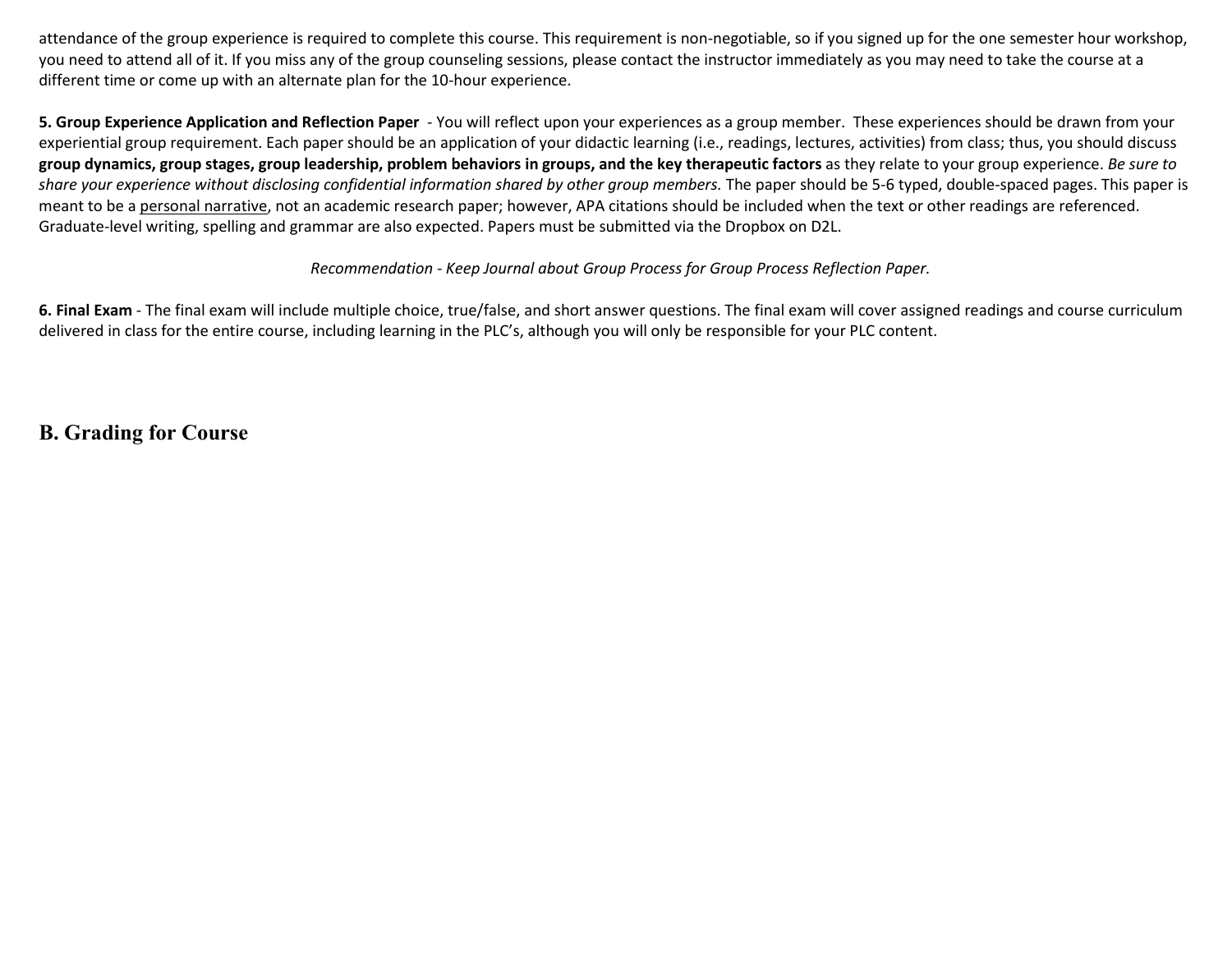### **Multicultural Action Project Rubric**

| Category/Criteria                                              | Exemplary (A)                                                                                                                                                                | Acceptable (B)                                                                                                                                                                                                                                    | Unacceptable (C or below)                                                                                                                                                                                                 | Points |
|----------------------------------------------------------------|------------------------------------------------------------------------------------------------------------------------------------------------------------------------------|---------------------------------------------------------------------------------------------------------------------------------------------------------------------------------------------------------------------------------------------------|---------------------------------------------------------------------------------------------------------------------------------------------------------------------------------------------------------------------------|--------|
| Grammar, Spelling, Usage                                       | 0-5 errors per paper                                                                                                                                                         | 6-10 errors per paper                                                                                                                                                                                                                             | More than 10 errors per paper                                                                                                                                                                                             | 10     |
| APA formatting, Citations,<br>Reference Page                   | 0-5 errors per paper                                                                                                                                                         | 2-3 errors per page                                                                                                                                                                                                                               | More than 3 errors per page                                                                                                                                                                                               | 10     |
| Self-Reflection with<br>integration of<br>readings/assessments | Insightful and in-depth discussion of<br>self. Notes Doing, Feeling, Action<br>based on assessments and readings of<br>MC competencies.                                      | Can discuss self Doing, Feeling,<br>Action OR can discuss assessments<br>and readings of MC competencies,<br>discusses at least one in depth, or<br>discusses both but not at deep level.                                                         | Unwilling to be open about<br>discussing self in relation to MC<br>competency development; or<br>provides a fragmented or a surface<br>level discussion of self or does not<br>discuss MC competencies or<br>assessments. | 25     |
| <b>Growth Plan/Action Steps</b>                                | Identifies 3-5 challenging, yet<br>achievable goals for the semester that<br>align to self-assessment findings.<br>Clear, detailed steps to achieve goals<br>are delineated. | Identifies 3 achievable goals for the<br>semester that align to self-<br>assessment findings. Steps to<br>achieve goals are delineated.                                                                                                           | Identifies fewer than 3 goals, or<br>does not establish goals that are<br>challenging or related to<br>assessment findings. Steps to<br>achieve goals are not delineated.                                                 | 25     |
| <b>Expression of Multicultural</b><br>Development              | Articulates importance of<br>multicultural development as related<br>to group counseling work and can<br>align development to MC<br>competencies.                            | Discusses importance of MC<br>development.                                                                                                                                                                                                        | Does not communicate importance<br>of MC competency development or<br>avoids recognition of the need for<br>it in self or in group work.                                                                                  | 25     |
| <b>Writing Style/Quality:</b><br>Professional                  | Follows APA conventions for style;<br>strong organization within paper,<br>paragraph and sentence.                                                                           | Mostly APA compliant, although,<br>uses colloquial language, figures of professional language, and APA<br>speech and/or contractions in<br>writing or has difficulty with paper figures of speech, informal writing<br>or paragraph organization. | Mostly writing uses colloquial vs.<br>restrictions are prevalent (e.g.,<br>practices, use of contractions).                                                                                                               | 5      |
| Total points                                                   |                                                                                                                                                                              |                                                                                                                                                                                                                                                   |                                                                                                                                                                                                                           | 100    |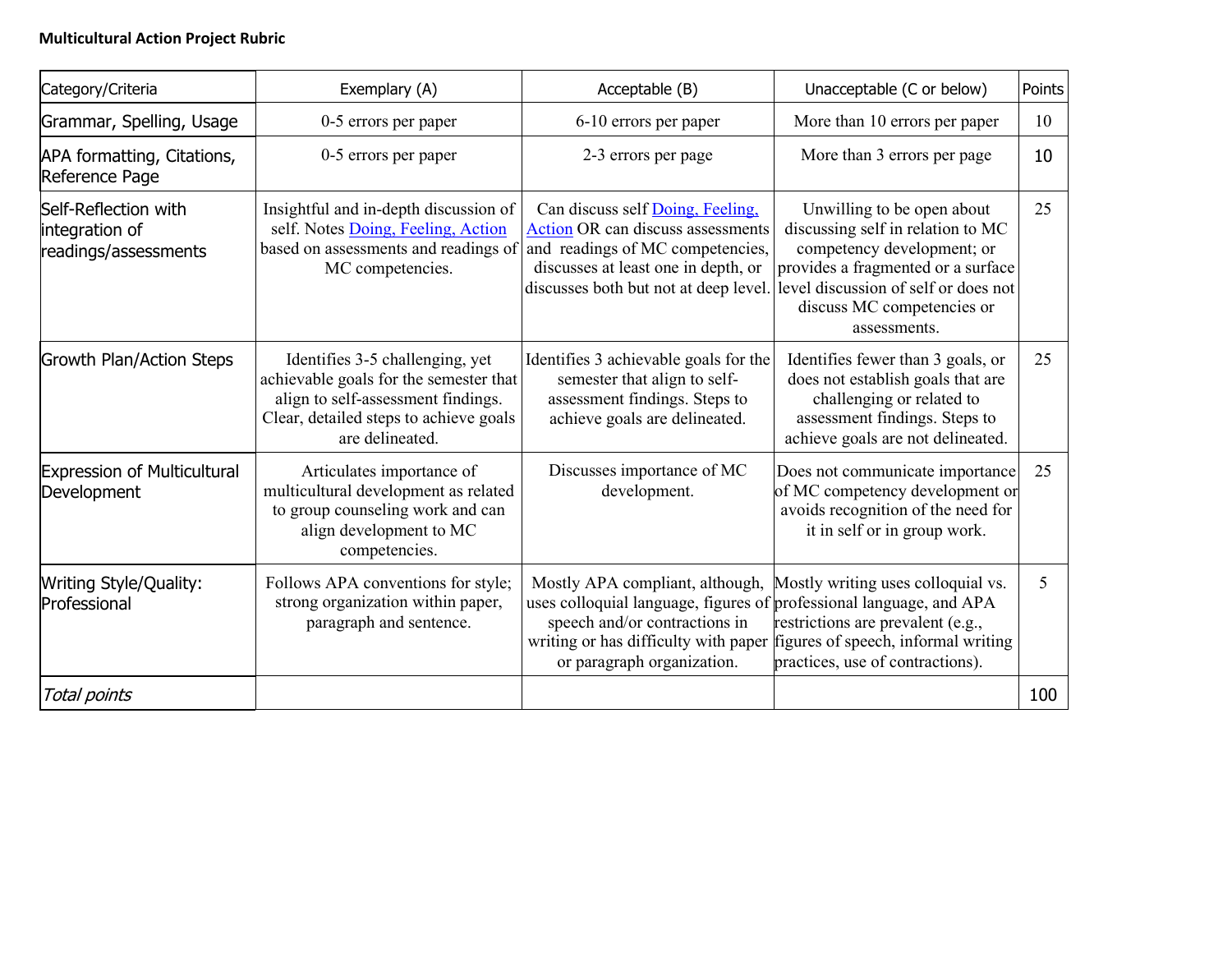Professional Learning Communities (PLC) Group Leadership Practice Assignment Grading

|                    | Points Possible |
|--------------------|-----------------|
| PLC White Paper    | 25              |
| Reflection         | 25              |
| CCS-R Part 1       |                 |
| CCS-R Part 2       | 55              |
| <b>Total Score</b> | /165            |

### PLC White Paper Grading Criteria

| <b>White Paper Category/Criteria</b>        | <b>Points possible</b> | <b>Points Rec'd</b> |
|---------------------------------------------|------------------------|---------------------|
| Relevance of article to counseling; Quality |                        |                     |
| Grammar, Spelling                           | 3                      |                     |
| Article Summary (Key Parts)                 |                        |                     |
| <b>Applications and Questions</b>           | 5                      |                     |
| Use of APA style                            |                        |                     |
| Professional Writing Style                  | 5                      |                     |
| Total points                                | 25                     |                     |

### PLC Reflection Grading Criteria

| <b>Reflection Category/Criteria</b> | <b>Points possible</b> | Points Rec'd/Comments |
|-------------------------------------|------------------------|-----------------------|
| Grammar, Spelling, Usage            |                        |                       |
| Recognizes Strengths                |                        |                       |
| Recognizes Growth Areas             |                        |                       |
| Identifies Strategies to Improve    | 10                     |                       |
| Writing Style/Quality: Professional |                        |                       |
| Total points                        | 25                     |                       |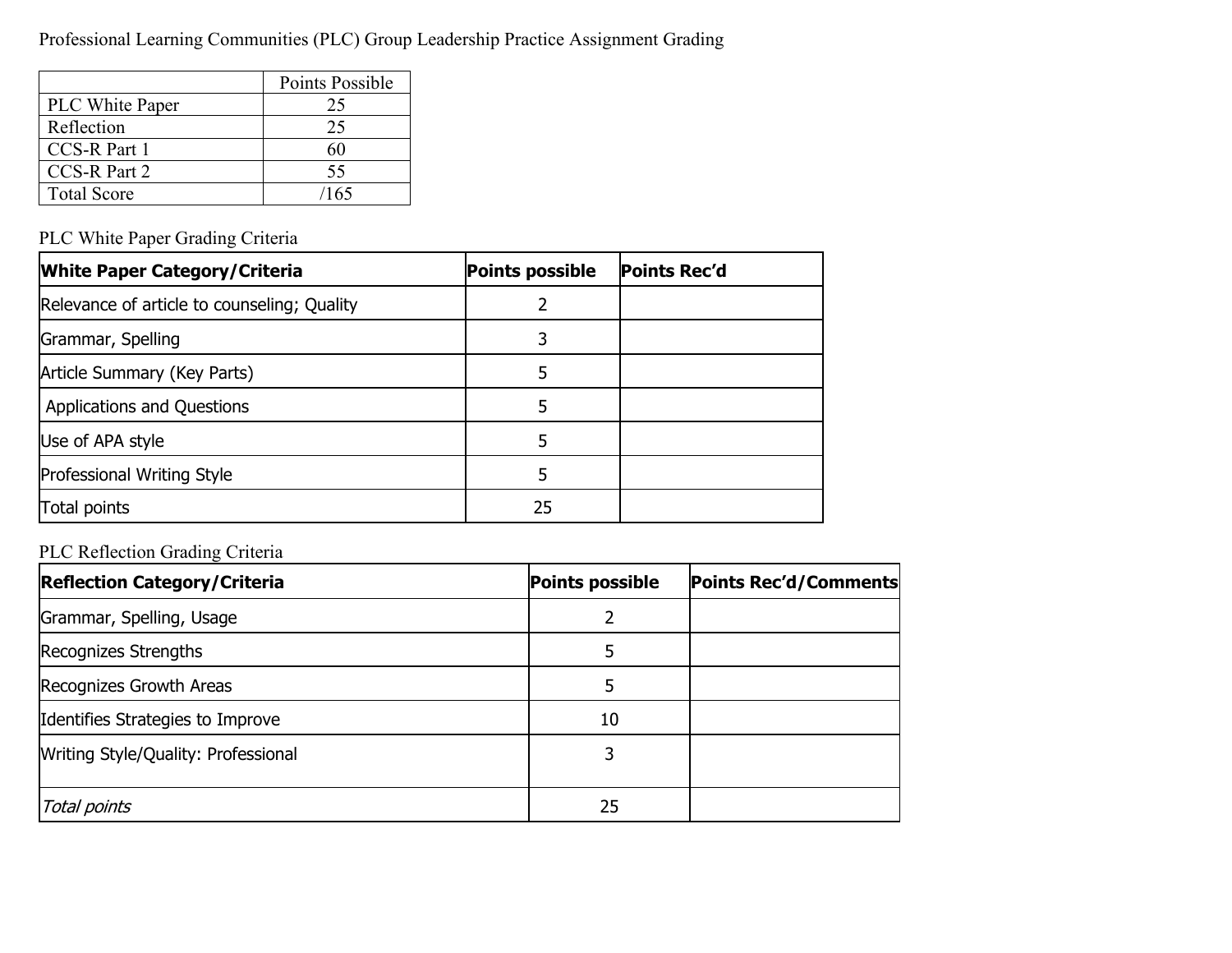| <b>Category</b>                                    | <b>Grading Criteria</b>                                                                                         | <b>Points</b>                                                                                                                     | <b>Points</b>                                                                                                                                                                                                                                          |                 |                 |  |
|----------------------------------------------------|-----------------------------------------------------------------------------------------------------------------|-----------------------------------------------------------------------------------------------------------------------------------|--------------------------------------------------------------------------------------------------------------------------------------------------------------------------------------------------------------------------------------------------------|-----------------|-----------------|--|
|                                                    | Exemplary (A)                                                                                                   | Acceptable (B)                                                                                                                    | Unacceptable (C or below)                                                                                                                                                                                                                              | <b>Received</b> | <b>Possible</b> |  |
| Grammar, Spelling, Usage                           | 0-5 errors per paper                                                                                            | 6-10 errors per paper                                                                                                             | More than 10 errors per paper                                                                                                                                                                                                                          |                 | 10              |  |
| Citations, APA formatting,<br>Reference Page       | 0-5 errors per paper                                                                                            | 6-10 errors per paper                                                                                                             | More than 10 errors per paper                                                                                                                                                                                                                          |                 | 5               |  |
| Discusses Stages of Group<br><b>Process</b>        | Names stages;<br>associates group<br>behaviors with aspects<br>of stages correctly.                             | Names stages; associates<br>group behaviors with<br>aspects of stages<br>correctly in most<br>examples.                           | Does not name stages or<br>recognize aspects of them<br>correctly.                                                                                                                                                                                     |                 | 25              |  |
| Identifies Therapeutic<br>Factors                  | Identifies at least 5<br>therapeutic factors in<br>their use correctly.                                         | Identifies at 3-4<br>therapeutic factors in<br>their use correctly.                                                               | Identifies at 2 or fewer<br>therapeutic factors in their use<br>correctly.                                                                                                                                                                             |                 | 25              |  |
| <b>Examines Leadership</b><br>Qualities and Skills | Identifies at least 5<br>leadership qualities or<br>skills in their use<br>correctly.                           | Identifies at 3-4<br>therapeutic factors in<br>their use correctly.                                                               | Identifies at 2 or fewer<br>therapeutic factors in their use<br>correctly.                                                                                                                                                                             |                 | 25              |  |
| Writing Style/Quality:<br>Professional             | <b>Follows APA</b><br>conventions for style;<br>strong organization<br>within paper, paragraph<br>and sentence. | although, uses colloquial<br>language, figures of<br>speech and/or<br>contractions in writing or<br>or paragraph<br>organization. | Mostly APA compliant, Mostly writing uses colloquial<br>rather than professional<br>language, and APA<br>restrictions are prevalent (e.g.,<br>figures of speech, informal<br>has difficulty with paper writing practices, contractions<br>in writing). |                 | 10              |  |
| Total points                                       |                                                                                                                 |                                                                                                                                   |                                                                                                                                                                                                                                                        |                 | 100             |  |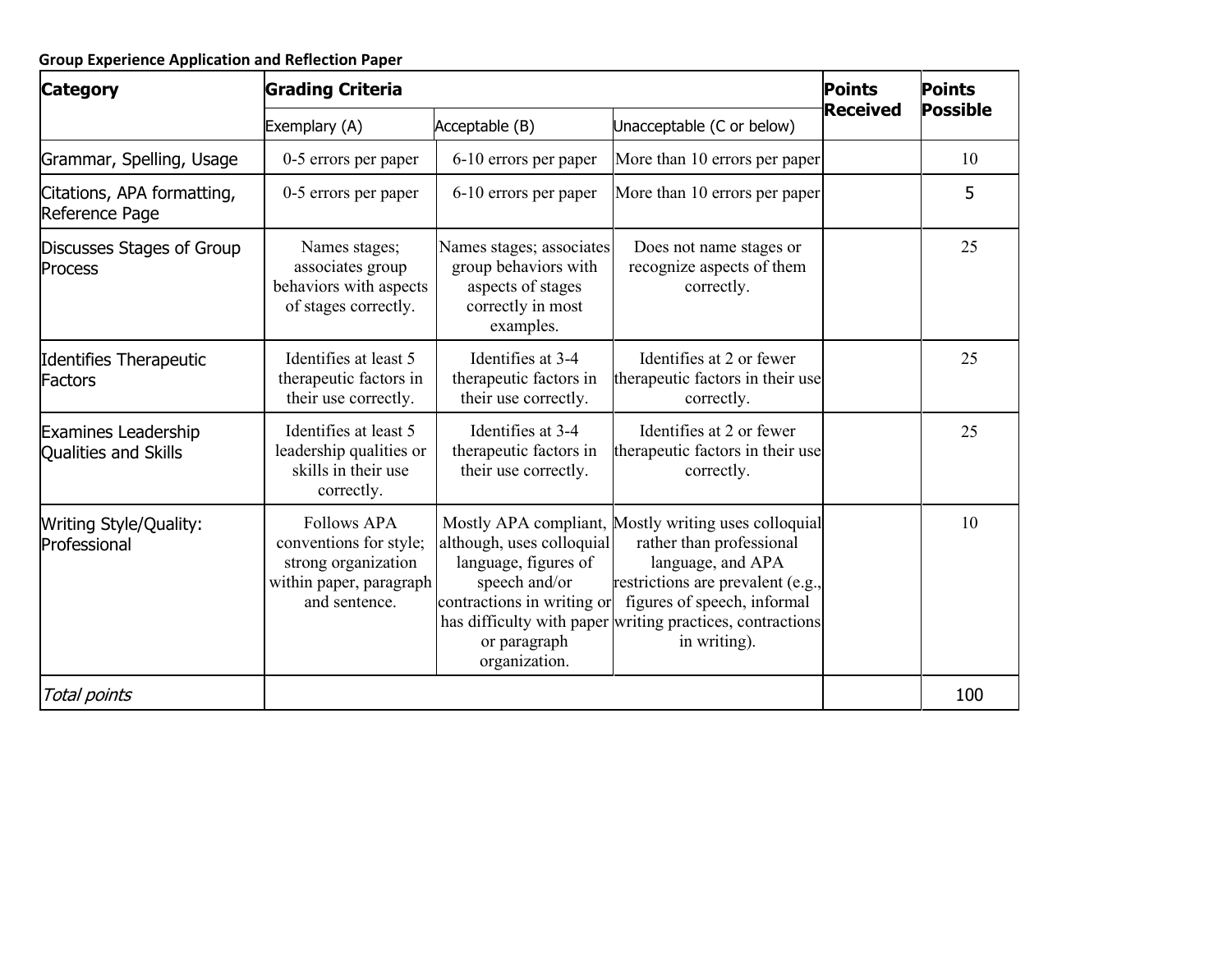| Component             | Criteria                                                      | Feedback | Score |
|-----------------------|---------------------------------------------------------------|----------|-------|
| In Class Presentation | Able to identify 1) leadership skills, 2)                     |          | /20   |
| of Group Work         | leadership qualities, 3) strengths, and 4) areas              |          |       |
|                       | of growth.                                                    |          |       |
| Introduction of       | Brief review of the literature related to the                 |          | /5    |
| Population            | population and problem you have chosen.                       |          |       |
| Description of        | Information provided as experts on subject:                   |          | /15   |
| population specific   | considers population, setting, member                         |          |       |
| considerations for    | selection, age group, gender/multicultural                    |          |       |
| Group work            | issues, risks (how to minimize them) and                      |          |       |
|                       | benefits, screening, etc. Based on literature,                |          |       |
|                       | research and other information gathering.                     |          |       |
|                       |                                                               |          |       |
| Theoretical           | Uses research to inform use and application                   |          | /10   |
| perspective applied   | of theory and technique to apply to                           |          |       |
|                       | population.                                                   |          |       |
| Outline of group      | Includes a purposeful plan for session, using                 |          | /15   |
| intervention plan     | research, theory and techniques that is both                  |          |       |
|                       | developmentally appropriate and engaging                      |          |       |
| Reflection of Team    | for the participants.<br>Discusses 1) group process, 2) group |          | /25   |
| Group Facilitation    | leadership and membership, 3) stage of                        |          |       |
|                       | development, and 4) effects of online                         |          |       |
|                       | changes using counseling terminology taught                   |          |       |
|                       | in this course and others.                                    |          |       |
| APA Usage (Writing,   | Follows APA style and formatting in                           |          | /10   |
| Citation, Reference   | citations, resource choices, and referencing.                 |          |       |
| Page) and Resources   |                                                               |          |       |
|                       |                                                               |          | /100  |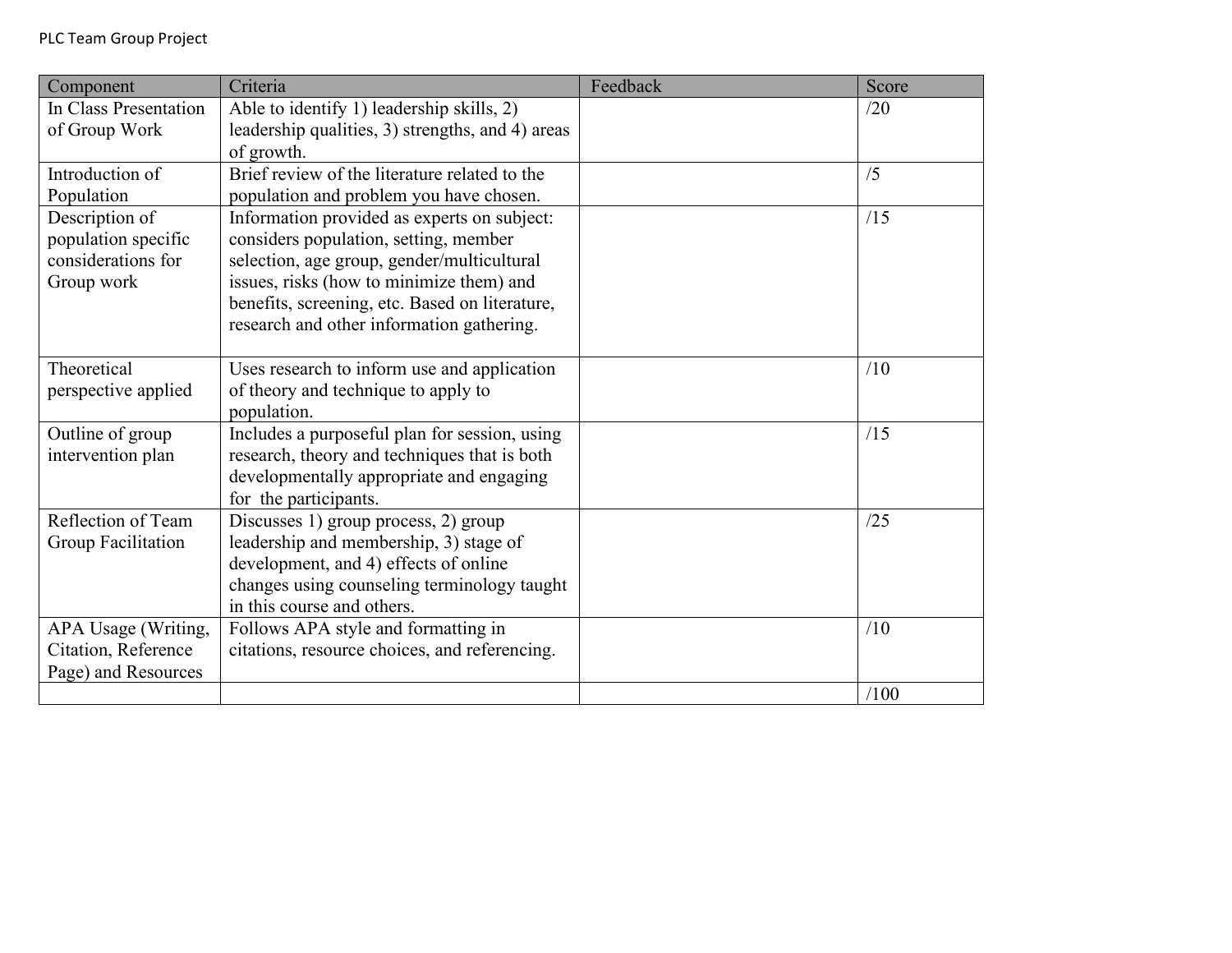# **Counselor Competencies Scale—Revised (CCS-R) © (Lambie, Mullen, Swank, & Blount, 2015)**

The*CounselorCompetencies Scale—Revised* (CCS-R) assesses counselors' and trainees'skills development and professional competencies. Additionally, the CCS-R provides counselors and trainees with direct feedback regarding their demonstrated ability to apply counseling skills and facilitate therapeutic conditions, and their counseling dispositions(dominant qualities) and behaviors, offering the counselors and trainees practical areasfor improvement to support their development as effective and ethical professional counselors.

#### **Scales Evaluation Guidelines**

- **ExceedsExpectations/DemonstratesCompetencies(5) =** the counselor or trainee demonstrates **strong** (i.e., *exceeding* the expectations of a beginning professional counselor) knowledge, skills, and dispositions in the specified counseling skill(s), ability to facilitate therapeutic conditions, and professional disposition(s) and behavior(s).
- **Meets Expectations/ Demonstrates Competencies(4) =** the counselor ortrainee

demonstrates **consistent** and **proficient** knowledge, skills,anddispositionsinthespecifiedcounselingskill(s),abilityto facilitate therapeutic conditions, and professional disposition(s) and behavior(s). A beginning professional counselorshould be at the "Demonstrates Competencies" level at the conclusion of his or her practicumand/orinternship.

• **Near Expectations/ Developing towards Competencies(3) =** the counselor ortrainee

demonstrates **inconsistent** and **limited** knowledge, skills, and dispositions in the specified counseling skill(s), ability to facilitate therapeutic conditions, and professional disposition(s) and behavior(s).

- **BelowExpectations/Insufficient/Unacceptable(2) =** the counselor or trainee demonstrates **limited** or **no evidence** of theknowledge, skills, and dispositionsin the specified counseling skill(s), ability to facilitate therapeutic conditions, and professional disposition(s) and behavior(s).
- **Harmful(1) =** the counselor ortrainee demonstrates harmful use of knowledge,skills, and dispositionsin the specified counseling skill(s), ability to facilitate therapeutic conditions, and professional disposition(s) and behavior(s).

**Directions:** Evaluate the counselor's or trainee's counseling skills, ability to facilitate therapeutic conditions, and professional dispositions & behaviors perrubric evaluation descriptions and record rating in the "score" column on the left.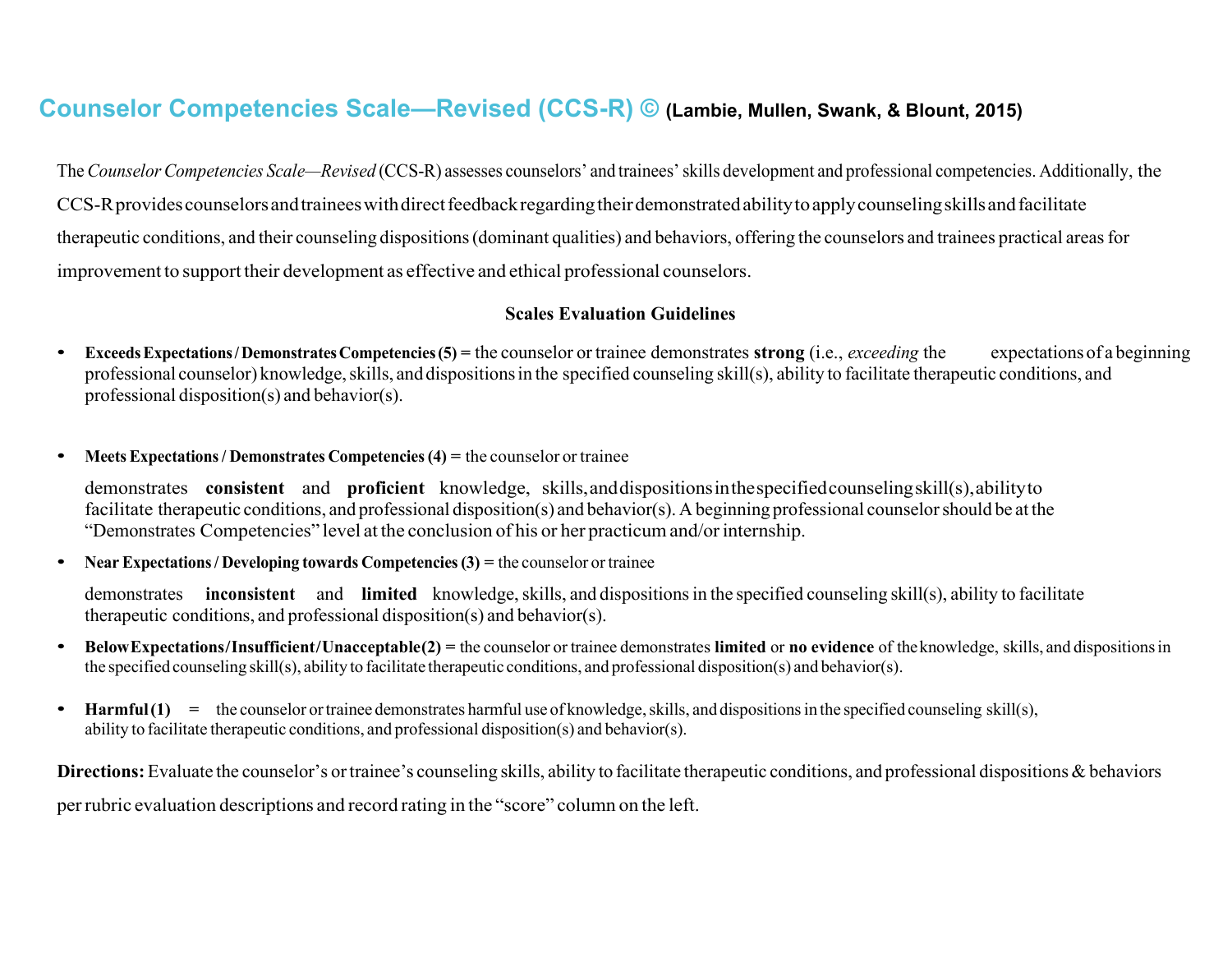### **CACREP (2016) Common Core Standards**

- Strategies for personal and professional self-evaluation and implications for practice (Section II, *Standard* 1.k.).
- Self-carestrategiesappropriatetothecounselorrole (SectionII, *Standard* 1.l.).
- Multicultural counseling competencies(Section II, *Standard* 2.c.).
- Ageneralframeworkforunderstandingdifferingabilitiesandstrategiesfordifferentiatedinterventions(CACREP,2016,SectionII, *Standard 3.h).*
- Ethical and culturally relevant strategies for establishing and maintaining in-person and technology-assisted relationships (Section II, *Standard 5.d.)*.
- Counselor characteristics and behaviorsthatinfluence the counseling processes(Section II, *Standard* 5.f.).
- Essentialinterviewing, counseling,andcaseconceptualizationskills (SectionII, *Standard* 5.g.).
- Developmentally relevant counseling treatment or intervention plans (Section II, *Standard* 5.h.).
- Processes for aiding students in developing a personal model of counseling (Section II, *Standard* 5.n.).
- The counselor education program faculty has a systematic process in place for the use of individual student assessment data in relation to retention, remediation, and dismissal(Section 4, *Standard* H.).
- Professional practice, which includes practicum and internship, provides for the application of theory and the development of counseling skills under supervision.Theseexperienceswillprovideopportunitiesforstudentstocounselclientswhorepresenttheethnicanddemographic diversity oftheir community (Section III, *Professional Practice*).
- Entry-Level Professional Practice and Practicum(Section III, Professional Practice, p. 13).
	- a) Students are covered by individual professional counseling liability insurance policies while enrolled in practicum and internship.
	- b) Supervision of practicum students includes program-appropriate audio/video recordings and/or live supervision of students' interactions with clients.
	- c) Formative and summative evaluations of the student's counseling performance and ability to integrate and apply knowledge are conducted as part ofthe student's practicum.
	- d) Students must complete supervised counseling practicumexperiences that total a minimumof100 clock hours over a full academicterm that is a minimum of 10 weeks.
	- e) Practicumstudentsmustcompleteatleast40clockhoursofdirectservicewithactualclientsthatcontributestothedevelopmentofcounseling skills.
	- f) Practicum students have weekly interaction with supervisors that averages one hour per week of individual and/or triadic supervision throughout the practicum by (1) a counselor education program faculty member, (2) a student supervisor who is under the supervision of a counselor education program faculty member, or (3) a site supervisor who is working in consultation on a regular schedule with a counselor education program faculty member in accordance with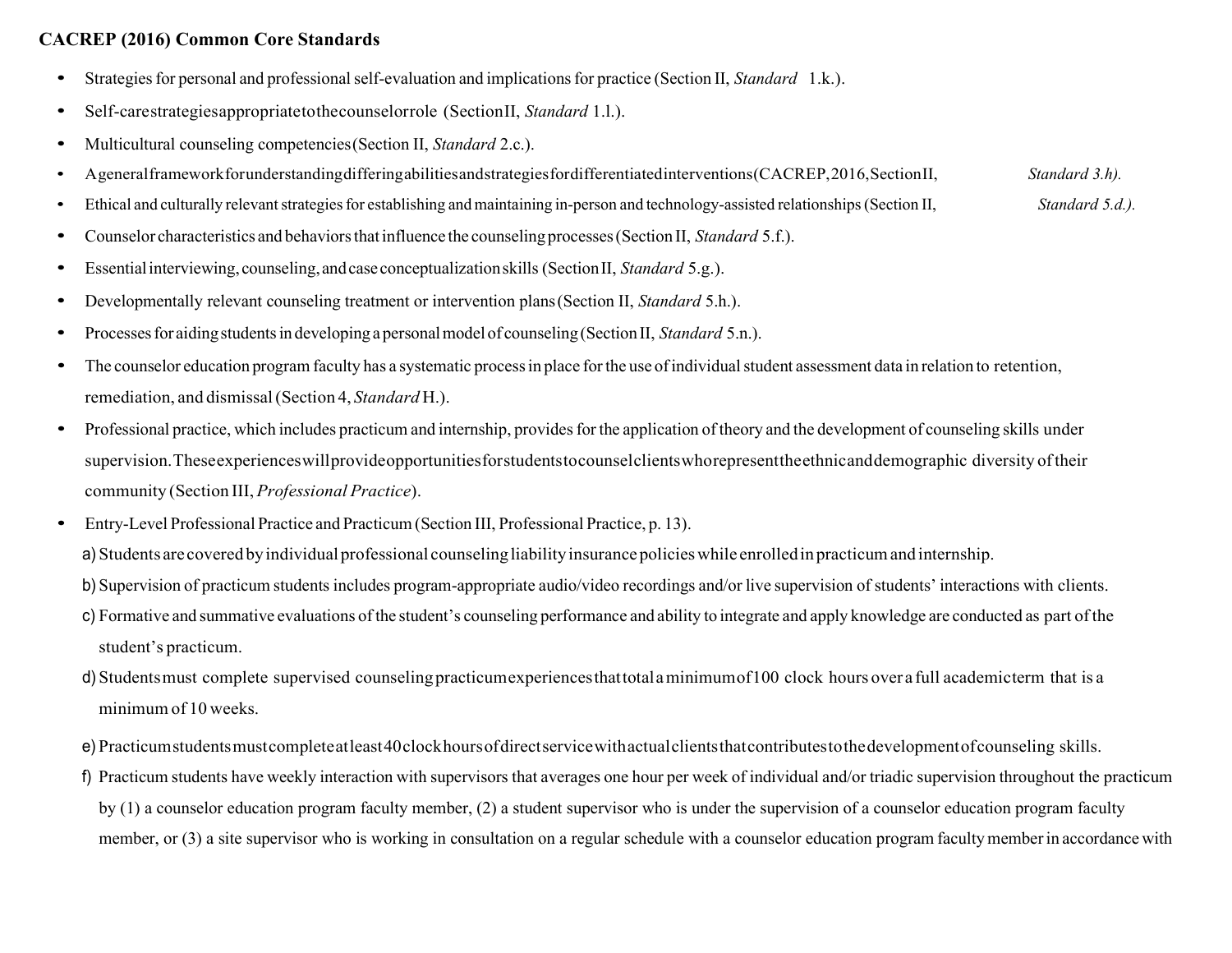the supervision agreement.

g) Practicum students participate in an average of 1½ hours per week of group supervision on a regularschedule throughout the practicum. Group supervision must be provided by a counselor education program faculty member or a student supervisor who is under the supervision of a counselor education program facultymember.

### **CACREP (2016) Specialty Standards**

- Clinical Mental Health Counseling
	- o Techniques and interventionsfor prevention and treatment of a broad range of mental health issues(3. Practice, *Standard* b.).
- Marriage, Couple, and Family Counseling
	- o Techniques and interventions ofmarriage, couple, and family counseling (3. Practice, *Standard* c.).
- School Counseling
	- o Techniques of personal/social counseling in schoolsettings(3. Practice, *Standard* f.).

### *Part I: Counseling Skills & Therapeutic Conditions*

| #   | <b>Score</b> | <b>Primary</b><br><b>Counseling</b><br>Skills(s) | <b>Specific Counseling</b><br><b>Skills</b><br>and Therapeutic<br><b>Conditions</b><br><b>Descriptors</b>                                                                                                                 | <b>Exceeds Expectations</b><br>/Demonstrates<br><b>Competencies</b><br>(5)                                               | <b>Meets Expectations</b><br>/Demonstrates<br><b>Competencies</b><br>(4)                                                                                             | <b>Near Expectations/</b><br><b>Developing towards</b><br><b>Competencies</b><br>(3)         | <b>Below Expectations/</b><br><b>Unacceptable</b>                                                | <b>Harmful</b><br>(1)                                                                                                 |
|-----|--------------|--------------------------------------------------|---------------------------------------------------------------------------------------------------------------------------------------------------------------------------------------------------------------------------|--------------------------------------------------------------------------------------------------------------------------|----------------------------------------------------------------------------------------------------------------------------------------------------------------------|----------------------------------------------------------------------------------------------|--------------------------------------------------------------------------------------------------|-----------------------------------------------------------------------------------------------------------------------|
| 1.A |              | Nonverbal<br><b>Skills</b>                       | <b>Includes Body</b><br>Position, Eye Contact,<br>Posture, Distance<br>from Client, Voice<br>Tone, Rate of<br>Speech, Use of silence,<br>etc. (attuned to the<br>emotional state and<br>cultural norms of the<br>clients) | Demonstrates effective<br>nonverbal communication<br>skills, conveying<br>connectedness &<br>empathy (85%).              | Demonstrates effective<br>nonverbal communication<br>skills for the majority of<br>counseling sessions (70%).                                                        | Demonstrates<br>inconsistency in his or her<br>nonverbal communication<br>skills.            | Demonstrates limited<br>nonverbal<br>communication skills.                                       | Demonstrates poor<br>nonverbal<br>communication skills,<br>such as ignores client<br>&/or gives<br>judgmental looks.  |
| 1.B |              | <b>Encouragers</b>                               | <b>Includes Minimal</b><br><b>Encouragers &amp; Door</b><br>Openers such as "Tell<br>me more about".<br>"Hmm"                                                                                                             | Demonstrates appropriate<br>use of encouragers, which<br>supports development of a<br>therapeutic<br>relationship (85%). | Demonstrates appropriate<br>use of encouragers for the<br>majority of counseling<br>sessions, which supports<br>development of a the rapeutic<br>relationship (70%). | Demonstrates<br>inconsistency in his or her<br>use of appropriate<br>encouragers.            | Demonstrates limited<br>ability to use appropriate<br>encouragers.                               | Demonstrates poor<br>ability to use<br>appropriate<br>encouragers, such as<br>using skills in a<br>judgmental manner. |
| 1.C |              | Questions                                        | <b>Use of Appropriate</b><br>Open & Closed<br>Questioning<br>(e.g., avoidance of                                                                                                                                          | Demonstrates appropriate<br>use of open & close-ended<br>questions,<br>with an emphasis on open-                         | Demonstrates appropriate<br>use of open & close-ended<br>questions for the majority of<br>counseling sessions (70%).                                                 | Demonstrates<br>inconsistency in using<br>open-ended questions &<br>may use closed questions | Demonstrates limited<br>ability to use open-ended<br>questions with restricted<br>effectiveness. | Demonstrates poor<br>ability to use open-ended<br>questions, such<br>as questions tend to                             |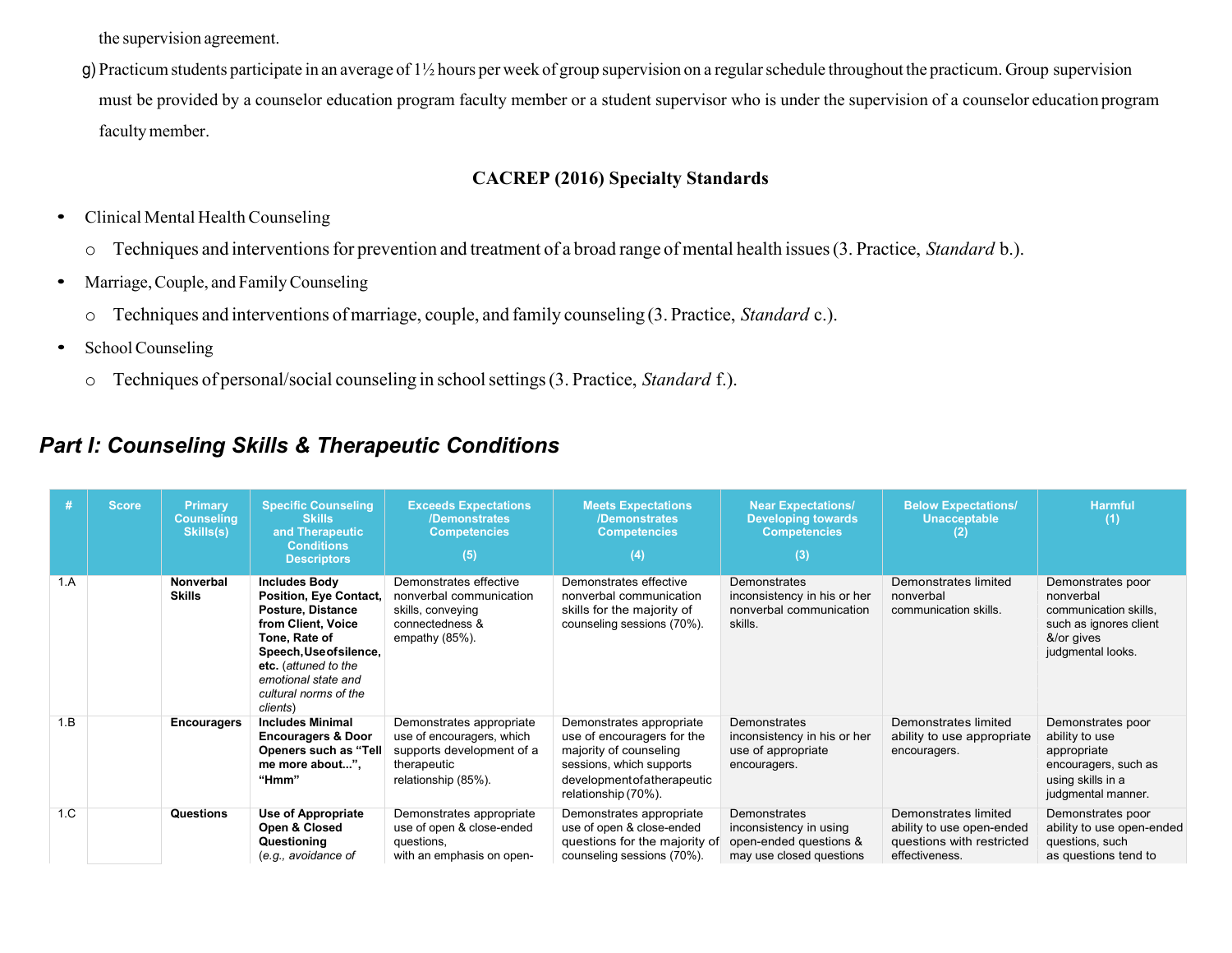|     |          | double<br>questions)                                                                                                                                                                                 | ended question (85%).                                                                                                                |                                                                                                                                                                          | for prolonged periods.                                                                                |                                                                                                                                                                                        | confuse clients or<br>restrict the counseling<br>process.                                               |
|-----|----------|------------------------------------------------------------------------------------------------------------------------------------------------------------------------------------------------------|--------------------------------------------------------------------------------------------------------------------------------------|--------------------------------------------------------------------------------------------------------------------------------------------------------------------------|-------------------------------------------------------------------------------------------------------|----------------------------------------------------------------------------------------------------------------------------------------------------------------------------------------|---------------------------------------------------------------------------------------------------------|
| 1.D |          | Reflecting a<br><b>Basic Reflection of</b><br>Paraphrasing<br>Content-<br>Paraphrasing<br>(With couples and<br>families, paraphrasing<br>the different clients'<br>multiple perspectives)            | Demonstrates appropriate<br>use of paraphrasing as a<br>primary therapeutic<br>approach (85%).                                       | Demonstrates appropriate<br>use of paraphrasing (majority<br>of counseling sessions; 70%).                                                                               | Demonstrates paraphrasing<br>inconsistently &<br>inaccurately or mechanical<br>or parroted responses. | Demonstrates limited<br>proficiency in<br>paraphrasing or is often<br>inaccurate.                                                                                                      | Demonstrates poor<br>ability to paraphrase,<br>such as being<br>judgmental &/or<br>dismissive.          |
| 1.E | Feelings | Reflecting b<br><b>Reflection of Feelings</b><br><b>Reflection of</b><br>(With couples and<br>families, reflection of<br>each clients' feelings)                                                     | Demonstrates appropriate<br>use of reflection of feelings as<br>a primary approach (85%).                                            | Demonstrates appropriate<br>use of reflection of feelings<br>(majority of counseling<br>sessions; 70%).                                                                  | Demonstrates reflection of<br>feelings inconsistently & is<br>not matching the client.                | Demonstrates limited<br>proficiency in reflecting<br>feelings &/or is often<br>inaccurate.                                                                                             | Demonstrates poor<br>ability to reflective<br>feelings, such as<br>being judgmental<br>&/or dismissive. |
| 1.F |          | Reflecting c<br>Summarizing content,<br>feelings, behaviors, &<br><b>Summarizing</b><br>future plans<br>(With couples and<br>families, summarizing<br>relational patterns of<br><i>interaction</i> ) | Demonstrates consistent<br>ability to use summarization<br>to include content, feelings,<br>behaviors, and future plans<br>$(85%)$ . | Demonstrates ability to<br>appropriately use<br>summarization to include<br>content, feelings, behaviors,<br>and future plans (majority of<br>counseling sessions; 70%). | Demonstrates inconsistent<br>& inaccurate ability to use<br>summarization.                            | Demonstrates limited<br>ability to use<br>summarization (e.g.,<br>summary suggests<br>counselor did not<br>understand clients or is<br>overlyfocusedoncontent<br>rather than process). | Demonstrates poor<br>ability to summarize,<br>such as being<br>judgmental &/or<br>dismissive.           |

# **Part 2: Counseling Dispositions & Behaviors**

|     | <b>Score</b> | Primary<br><b>Counseling</b><br><b>Dispositions &amp;</b><br><b>Behaviors</b> | <b>Specific Counseling</b><br><b>Disposition &amp;</b><br><b>Behavior Descriptors</b>                                                                                                                                                                      | <b>Exceeds Expectations</b><br>/Demonstrates<br><b>Competencies</b><br>(5)                                                               | <b>Meets Expectations</b><br>/Demonstrates<br><b>Competencies</b><br>$\left( 4\right)$                                        | <b>Near Expectations/</b><br><b>Developing towards</b><br><b>Competencies</b><br>(3)                                          | <b>Below Expectations/</b><br><b>Unacceptable</b><br>(2)                                                                          | <b>Harmful</b><br>(1)                                                                                                                                                                          |
|-----|--------------|-------------------------------------------------------------------------------|------------------------------------------------------------------------------------------------------------------------------------------------------------------------------------------------------------------------------------------------------------|------------------------------------------------------------------------------------------------------------------------------------------|-------------------------------------------------------------------------------------------------------------------------------|-------------------------------------------------------------------------------------------------------------------------------|-----------------------------------------------------------------------------------------------------------------------------------|------------------------------------------------------------------------------------------------------------------------------------------------------------------------------------------------|
| 2.A |              | Professional<br><b>Ethics</b>                                                 | Adherestotheethical<br>guidelines of the ACA,<br>ASCA, IAMFC, APA, &<br><b>NBCC; including</b><br>practices within<br>competencies                                                                                                                         | Demonstrates consistent &<br>advanced (i.e., exploration &<br>deliberation) ethical behavior<br>& judgments.                             | Demonstrates consistent<br>ethical behavior &<br>judgments.                                                                   | Demonstrates ethical<br>behavior & judgments, but<br>on a concrete level with a<br>basic ethical decision-<br>making process. | Demonstrates limited<br>ethical behavior &<br>judgment, and a limited<br>ethical decision-making<br>process.                      | Demonstrates poor<br>ethical behavior &<br>judgment, such as<br>violating the ethical<br>codes &/or makes<br>poor decisions                                                                    |
| 2.B |              | Professional<br><b>Behavior</b>                                               | Behaves in a<br>professional<br>manner towards<br>supervisors, peers, &<br>clients (e.g., emotional<br>regulation); Is<br>respectful<br>and appreciative to<br>the<br>culture of colleagues<br>and<br>is able to effectively<br>collaborate with<br>others | Demonstrates consistent &<br>advanced respectfulness and<br>thoughtfulness, &<br>appropriate<br>within all professional<br>interactions. | Demonstrates consistent<br>respectfulness and<br>thoughtfulness, &<br>appropriate<br>within all professional<br>interactions. | Demonstrates inconsistent<br>respectfulness and<br>thoughtfulness, &<br>appropriate within<br>professional interactions.      | Demonstrates limited<br>respectfulness and<br>thoughtfulness & acts<br>inappropriate within<br>some professional<br>interactions. | Demonstrates poor<br>professional behavior,<br>such as repeatedly<br>being disrespectful of<br>others &/or impedes<br>the professional<br>atmosphere of the<br>counseling setting /<br>course. |
| 2.C |              | <b>Professional &amp;</b><br>Personal                                         | <b>Maintains appropriate</b><br>boundaries with                                                                                                                                                                                                            | Demonstrates consistent &<br>strong appropriate                                                                                          | Demonstrates consistent<br>appropriate boundaries with                                                                        | Demonstrates appropriate<br>boundaries inconsistently                                                                         | Demonstrates<br>inappropriate boundaries                                                                                          | Demonstrates poor<br>boundaries with                                                                                                                                                           |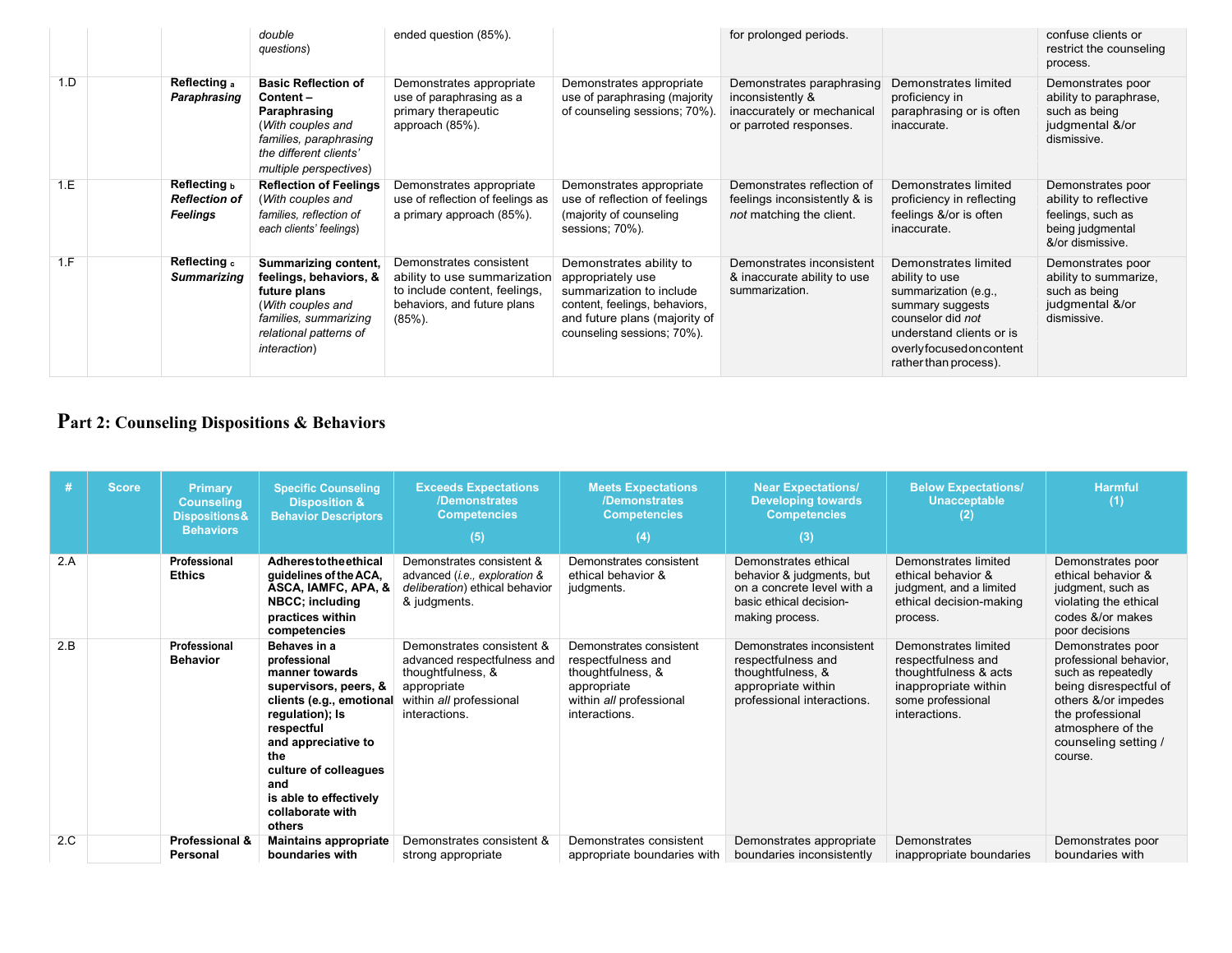|     | <b>Boundaries</b>                                                 | supervisors, peers, &<br>clients                                                                                                                                 | boundaries with supervisors,<br>peers, & clients.                                                                                                  | supervisors, peers, & clients.                                                                                                           | with supervisors, peers, &<br>clients.                                                                                                       | with supervisors, peers,<br>& clients.                                                                                                  | supervisors, peers, &<br>clients; such as<br>engaging in dual<br>relationships.                                                                                                  |
|-----|-------------------------------------------------------------------|------------------------------------------------------------------------------------------------------------------------------------------------------------------|----------------------------------------------------------------------------------------------------------------------------------------------------|------------------------------------------------------------------------------------------------------------------------------------------|----------------------------------------------------------------------------------------------------------------------------------------------|-----------------------------------------------------------------------------------------------------------------------------------------|----------------------------------------------------------------------------------------------------------------------------------------------------------------------------------|
| 2.D | Knowledge &<br>Adherence to<br>Site and<br><b>Course Policies</b> | Demonstrates an<br>understanding &<br>appreciation for all<br>counseling site and<br>course policies &<br>procedures                                             | Demonstrates consistent<br>adherence to all counseling<br>site and course policies &<br>procedures, including strong<br>attendance and engagement. | Demonstrates adherence to<br>most counseling site and<br>course policies & procedures,<br>including strong attendance<br>and engagement. | Demonstrates inconsistent<br>adherence to counseling<br>site and course policies &<br>procedures, including<br>attendance and<br>engagement. | Demonstrates limited<br>adherence to counseling<br>site and course policies &<br>procedures, including<br>attendance and<br>engagement. | Demonstrates poor<br>adherence to<br>counseling site and<br>course policies, such<br>as failing to adhere to<br>policies after<br>discussing with<br>supervisor /<br>instructor. |
| 2.E | Record<br>Keeping &<br>Task<br>Completion                         | Completes all weekly<br>record keeping & tasks<br>correctly & promptly<br>(e.g., case notes,<br>psychosocial reports,<br>treatment plans,<br>supervisory report) | Completes all required<br>record keeping.<br>documentation, and assigned<br>tasks in a through, timely, &<br>comprehensive fashion.                | Completes all required<br>record keeping,<br>documentation, and<br>tasks in a competent & timely<br>fashion.                             | Completes all required<br>record keeping,<br>documentation, and tasks,<br>but in an inconsistent &<br>questionable fashion.                  | Completes required<br>record keeping,<br>documentation, and tasks<br>inconsistently & in a poor<br>fashion.                             | Failure to complete<br>paperwork &/or tasks<br>by specified deadline.                                                                                                            |

| #   | <b>Score</b> | Primary<br><b>Counseling</b><br><b>Dispositions&amp;</b><br><b>Behaviors</b> | <b>Specific Counseling</b><br><b>Disposition &amp; Behavior</b><br><b>Descriptors</b>                                                                                                                                                                                              | <b>Exceeds Expectations</b><br>/Demonstrates<br><b>Competencies</b><br>(5)                                                                                        | <b>Meets Expectations</b><br>/Demonstrates<br><b>Competencies</b><br>(4)                                                                          | <b>Near Expectations/</b><br><b>Developing towards</b><br><b>Competencies</b><br>(3)                                                                            | <b>Below Expectations/</b><br><b>Unacceptable</b><br>$\mathbf{2}$                                                                                   | <b>Harmful</b><br>(1)                                                                                                                                                                                 |
|-----|--------------|------------------------------------------------------------------------------|------------------------------------------------------------------------------------------------------------------------------------------------------------------------------------------------------------------------------------------------------------------------------------|-------------------------------------------------------------------------------------------------------------------------------------------------------------------|---------------------------------------------------------------------------------------------------------------------------------------------------|-----------------------------------------------------------------------------------------------------------------------------------------------------------------|-----------------------------------------------------------------------------------------------------------------------------------------------------|-------------------------------------------------------------------------------------------------------------------------------------------------------------------------------------------------------|
| 2.F |              | <b>Multicultural</b><br>Competence in<br>Counseling<br>Relationship          | Demonstrates respect for<br>culture (e.g., race,<br>ethnicity, gender,<br>spirituality, religion,<br>sexual orientation.<br>disability, social class,<br>etc.) and awareness of<br>and responsiveness to<br>ways in which culture<br>interacts with the<br>counseling relationship | Demonstrates consistent &<br>advanced multicultural<br>competencies (knowledge,<br>self-awareness.<br>appreciation, & skills) in<br>interactions with<br>clients. | Demonstrates<br>multicultural<br>competencies<br>(knowledge,<br>self-awareness.<br>appreciation,<br>& skills) in interactions<br>with<br>clients. | Demonstrates<br>inconsistent<br>multicultural<br>competencies<br>(knowledge, self-<br>awareness.<br>appreciation, &<br>skills) in interactions with<br>clients. | Demonstrates limited<br>multicultural<br>competencies<br>(knowledge, self-awareness,<br>appreciation,<br>& skills) in interactions<br>with clients. | Demonstrates poor<br>multicultural<br>competencies, such as<br>being disrespectful,<br>dismissive, and<br>defensive regarding<br>the significance of<br>culture in the<br>counseling<br>relationship. |
| 2.G |              | <b>Emotional</b><br>Stability &<br>Self-control                              | Demonstrates self-<br>awareness<br>and emotional<br>stability (i.e., congruence<br>between mood & affect)<br>& self-control (i.e.,<br>impulse control) in<br>relationships with clients                                                                                            | Demonstrates consistent<br>emotional stability &<br>appropriateness in<br>interpersonal<br>interactions with clients.                                             | Demonstrates emotional<br>stability &<br>appropriateness in<br>interpersonal<br>interactions<br>with clients.                                     | Demonstrates<br>inconsistent<br>emotional stability &<br>appropriateness in<br>interpersonal interactions<br>with clients.                                      | Demonstrates limited<br>emotional stability &<br>appropriateness in<br>interpersonal interactions<br>with clients.                                  | Demonstrates poor<br>emotional stability &<br>appropriateness in<br>interpersonal<br>interactions with<br>client, such as having<br>high levels of<br>emotional reactants<br>with clients.            |
| 2.H |              | <b>Motivated to</b><br><b>Learn &amp; Grow</b><br>/ Initiative               | <b>Demonstrates</b><br>engagement in learning &<br>development of his or her<br>counseling<br>competencies                                                                                                                                                                         | Demonstrates consistent and<br>strong engagement in<br>promoting his or her<br>professional and<br>personal growth &<br>development.                              | Demonstrates consistent<br>engagement in<br>promoting his<br>or her professional and<br>personal growth &<br>development.                         | Demonstrates<br>inconsistent<br>engagement in promoting<br>his or her professional and<br>personal growth &<br>development.                                     | Demonstrates limited<br>engagement in promoting<br>his or her professional<br>and personal growth &<br>development.                                 | Demonstrates poor<br>engagement in<br>promoting his or her<br>professional and<br>personal growth &<br>development, such as<br>expressing lack of<br>appreciation for<br>profession &/or              |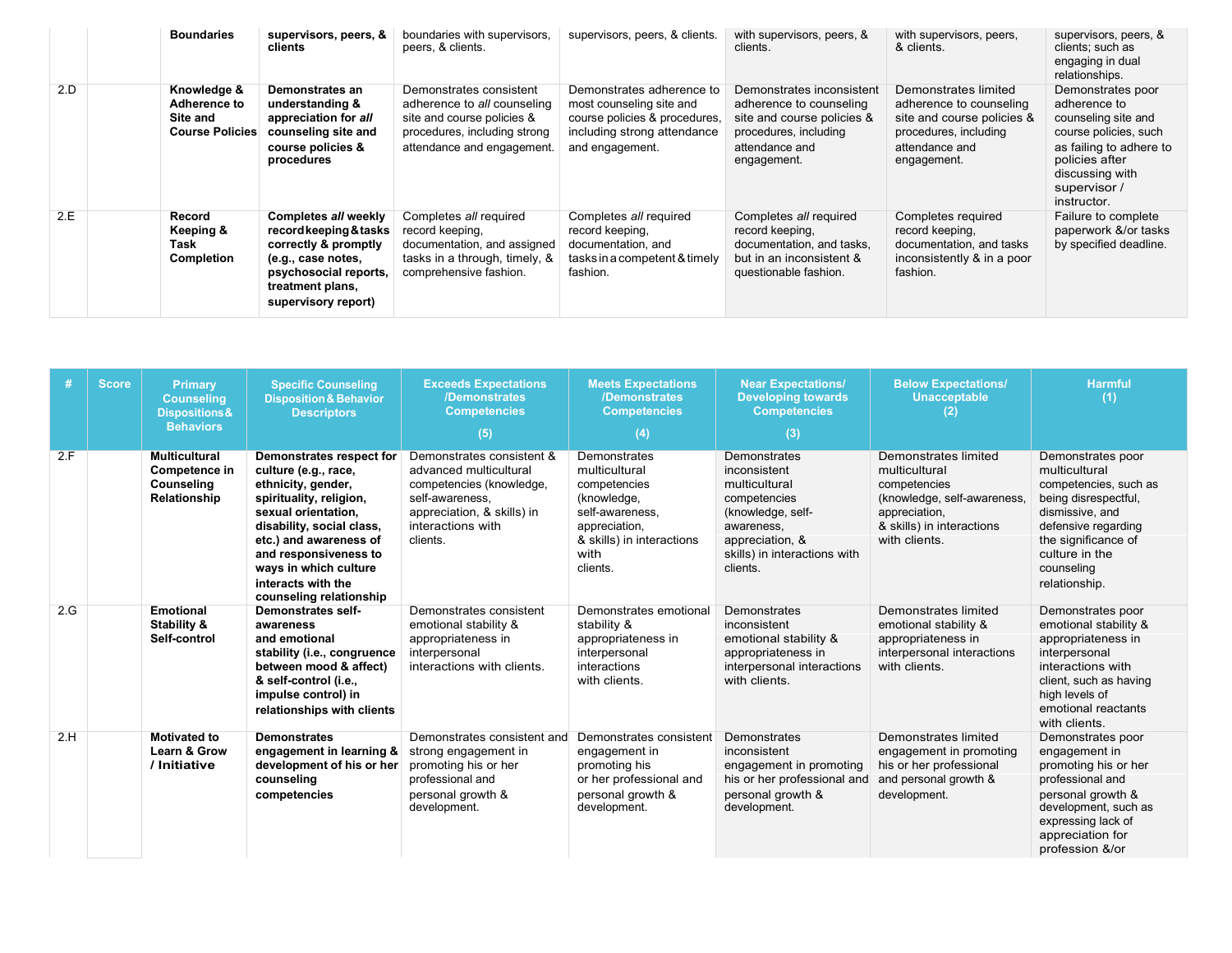|      |                                |                                                                                                                |                                                                                                                                 |                                                                                                                      |                                                                                                                              |                                                                                                                             | apathy to learning.                                                                                                                      |
|------|--------------------------------|----------------------------------------------------------------------------------------------------------------|---------------------------------------------------------------------------------------------------------------------------------|----------------------------------------------------------------------------------------------------------------------|------------------------------------------------------------------------------------------------------------------------------|-----------------------------------------------------------------------------------------------------------------------------|------------------------------------------------------------------------------------------------------------------------------------------|
| 2.1  | <b>Openness to</b><br>Feedback | Responds non-defensively<br>& alters behavior in<br>accordance with<br>supervisory &/or<br>instructor feedback | Demonstrates consistent and<br>strong openness to<br>supervisory &/or instructor<br>feedback & implements<br>suggested changes. | Demonstrates consistent<br>openness to supervisory<br>&/or instructor feedback<br>& implements suggested<br>changes. | Demonstrates openness to<br>supervisory &/or<br>instructor<br>feedback; however, does<br>not implement suggested<br>changes. | Demonstrates a lack of<br>openness to supervisory<br>&/or instructor feedback<br>& does not implement<br>suggested changes. | Demonstrates no<br>openness to<br>supervisory &/or<br>instructor feedback &<br>is defensive &/or<br>dismissive when<br>given feedback.   |
| 2. J | Flexibility &<br>Adaptability  | Demonstrates ability to<br>adapt to changing<br>circumstance, unexpected<br>events, & new situations           | Demonstrates consistent and<br>strong ability to adapt &<br>"reads- &-flexes"<br>appropriately.                                 | Demonstrates consistent<br>ability to adapt & "reads-<br>&-flexes" appropriately.                                    | Demonstrated an<br>inconsistent ability to<br>adapt & flex to his or her<br>clients' diverse changing<br>needs.              | Demonstrates a limited<br>ability to adapt & flex to<br>his or her clients' diverse<br>changing needs.                      | Demonstrates a poor<br>abilitytoadapttohis<br>or her clients' diverse<br>changing needs, such<br>as being rigid in work<br>with clients. |
| 2.K  | Congruence &<br>Genuineness    | Demonstrates ability to<br>bepresentand "betrueto<br>oneself"                                                  | Demonstrates consistent and<br>strong ability to be genuine &<br>accepting of self & others.                                    | Demonstrates consistent<br>ability to be genuine &<br>accepting of self &<br>others.                                 | Demonstrates<br>inconsistent<br>ability to be genuine &<br>accepting of self & others.                                       | Demonstrates a limited<br>ability to be genuine &<br>accepting of self & others<br>(incongruent).                           | Demonstrates a poor<br>ability to be genuine<br>& accepting of self &<br>others, such as being<br>disingenuous.                          |

### **Narrative Feedback from Supervising Instructor / Clinical Supervisor**

Please note the counselor's or trainee's areas of strength, which you have observed:

Please note the counselor's or trainee's areas that warrant improvement, which you have observed:

Please comment on the counselor's or trainee's general performance during his or her clinical experience to this point:

| Counselor's or Trainee's Name (print)             | Date |
|---------------------------------------------------|------|
| Supervisor's Name (print)                         | Date |
| Date CCS-R was reviewed with Counselor or Trainee |      |
| Counselor's or Trainee's Signature                | Date |
| Supervisor's Signature                            | Date |

Note. If the supervising instructor/clinical supervisor is concerned about the counselor's or trainee's progress in demonstrating the appropriate counseling competencies, he or she should have another appropriately trained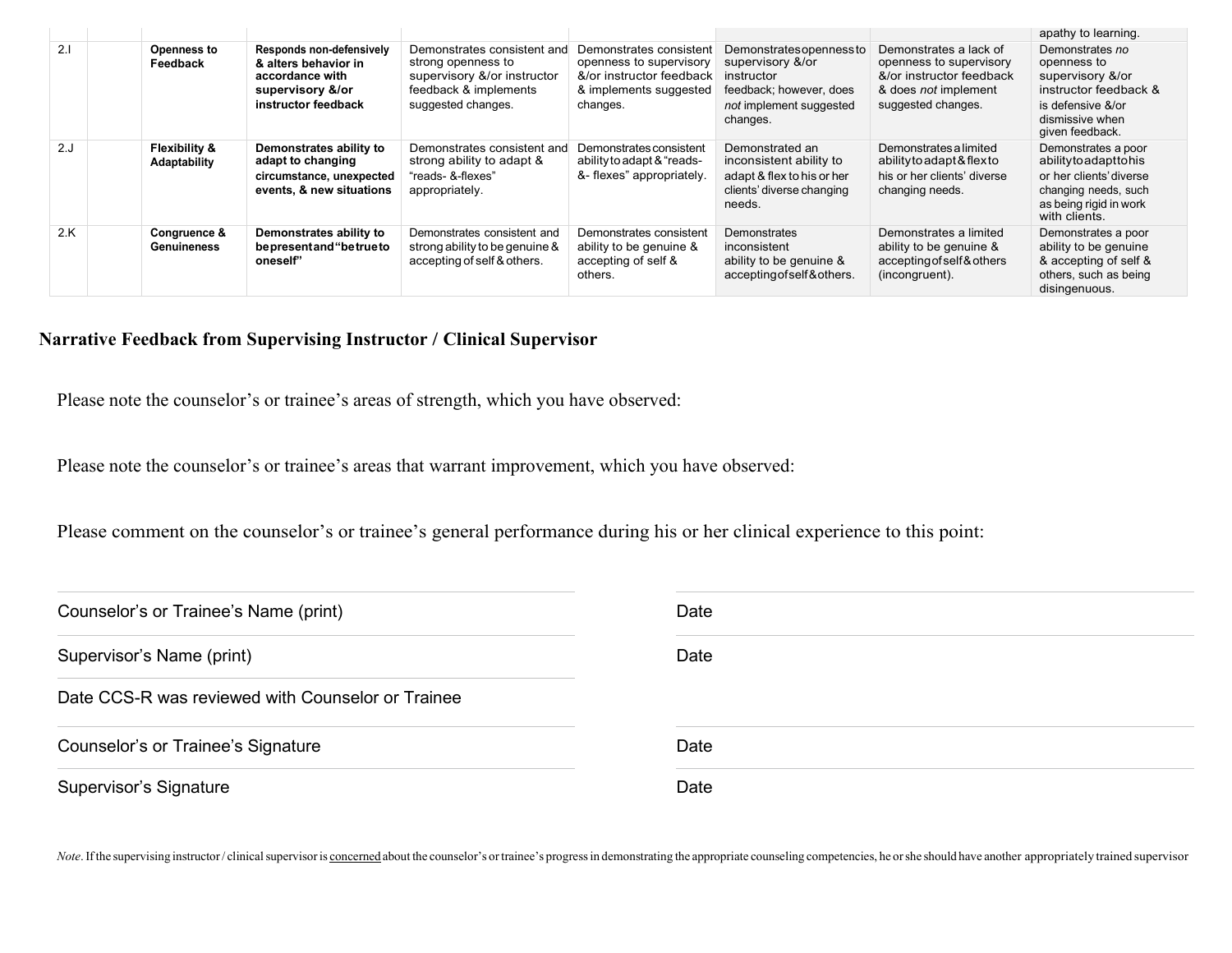observe the counselor's ortrainee'swork with clientsto provide additionalfeedback to the counselor ortrainee.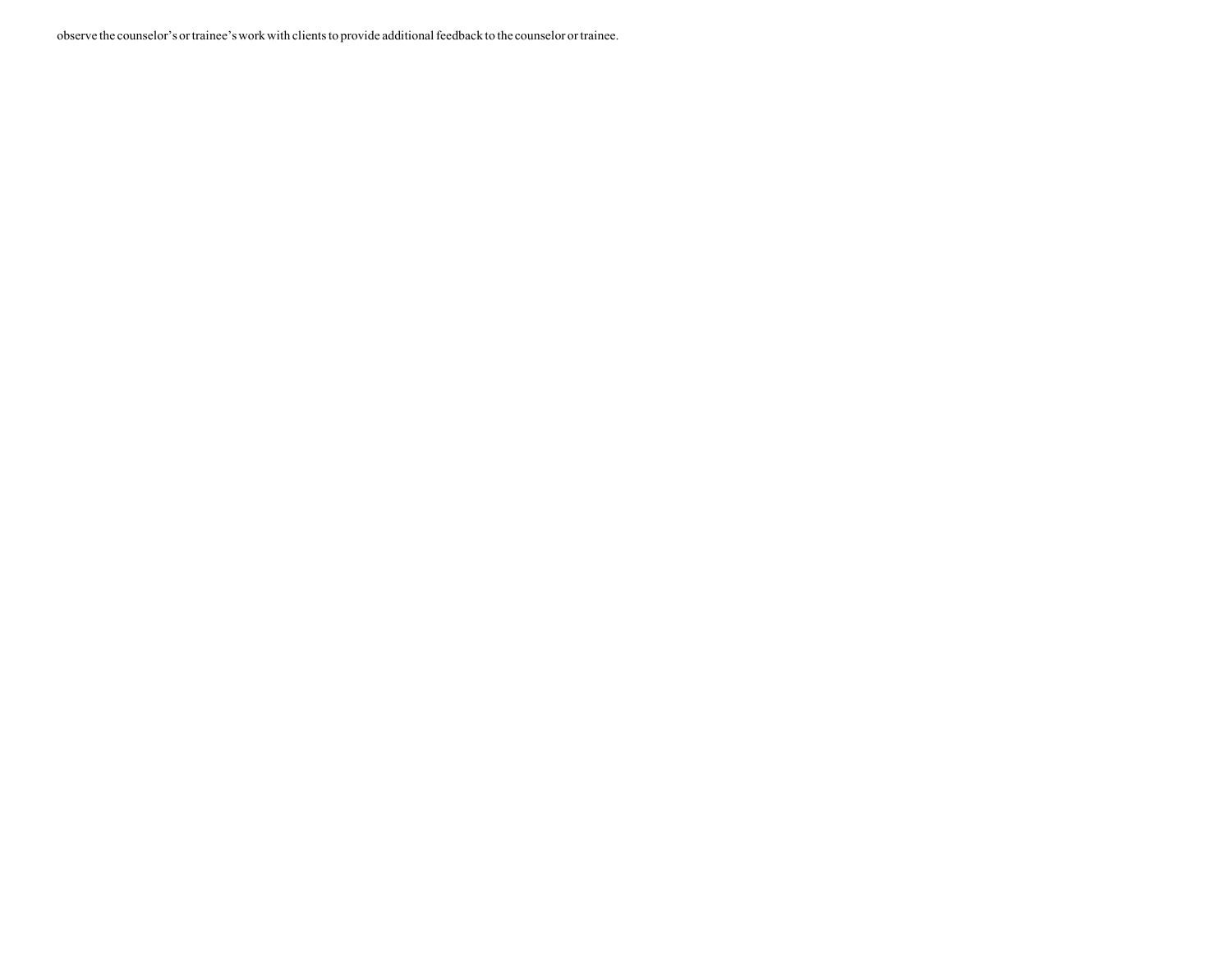# **VIII. UNIVERSITY EXPECTATIONS & COURSE POLICIES**

### **A. University Expectations and Resources**

- **Diversity Statement:** This is meant to be a safe, welcoming, and inclusive classroom environment for students of all races, ethnicities, sexual orientations, gender identities/variances, ages, religions, economic classes, and ability statuses. As such, you will be encouraged and challenged to use language and basic counseling techniques that are respectful, inclusive, representative and culturally appropriate.
- **Academic Integrity:** Students are expected to practice professionalism and academic integrity in all assignments and class discussions. This includes but is not limited to treating other students and the professor respectfully, engaging in meaningful class discussions, thinking and writing critically and thoughtfully, creating original works, and citing all resources using APA format. Plagiarism will result in loss of credit for this course, and further consequences may result from the university system. The collegiate policy on plagiarism and cheating is outlined in the Student Handbook. It is your responsibility to be aware of this policy. You can also find it online at: [http://www.winona.edu/sld/academicintegrity.asp.](http://www.winona.edu/sld/academicintegrity.asp)
- **Electronic Device Notice:** As a matter of courtesy to your classmates and the instructor, please turn off your beepers, cell phones, and any other electronic devices that make any noise.
- **Laptop/PDA Policy:** Excluding students with a documented disability, the use of laptops and PDAs in class is prohibited without prior permission of the instructor.
- **Class Visitor Policy:** Due to the clinical nature of this course in this curriculum, visitors of any age are not allowed without prior permission of the instructor.
- **E-mail Policy:** You are assigned a university e-mail account that will be used by professors. Students should make every effort to get to know their account and check it regularly.
- **Accommodations:** Students with documented disabilities who may need accommodations, who have any medical emergency information the instructor should know of, or who need special arrangements in the event of an evacuation, should make an appointment with the instructor as soon as possible, no later than the 1st week of the term. According to Section 504 of the Rehabilitation Act of 1973, students with disabilities have the right to receive necessary reasonable accommodations and support services to allow equal access at Winona State University. If you have a disability that requires accommodations, you are eligible for support through access services, found at [http://www.winona.edu/accessservices/gettingstarted.asp.](http://www.winona.edu/accessservices/gettingstarted.asp)
- **Commitment to Inclusive Excellence:** WSU recognizes that our individual differences can deepen our understanding of one another and the world around us, rather than divide us. In this class, people of all ethnicities, genders and gender identities, religions, ages, sexual orientations, disabilities, socioeconomic backgrounds, regions, and nationalities are strongly encouraged to share their rich array of perspectives and experiences. If you feel your differences may in some way isolate you from WSU's community or if you have a need of any specific accommodations, please speak with the instructor early in the semester about your concerns and what we can do together to help you become an active and engaged member of our class and community. Campus resources for students: [http://www.winona.edu/diversity/estatement.asp.](http://www.winona.edu/diversity/estatement.asp)

### **B. Graduate Student Resources**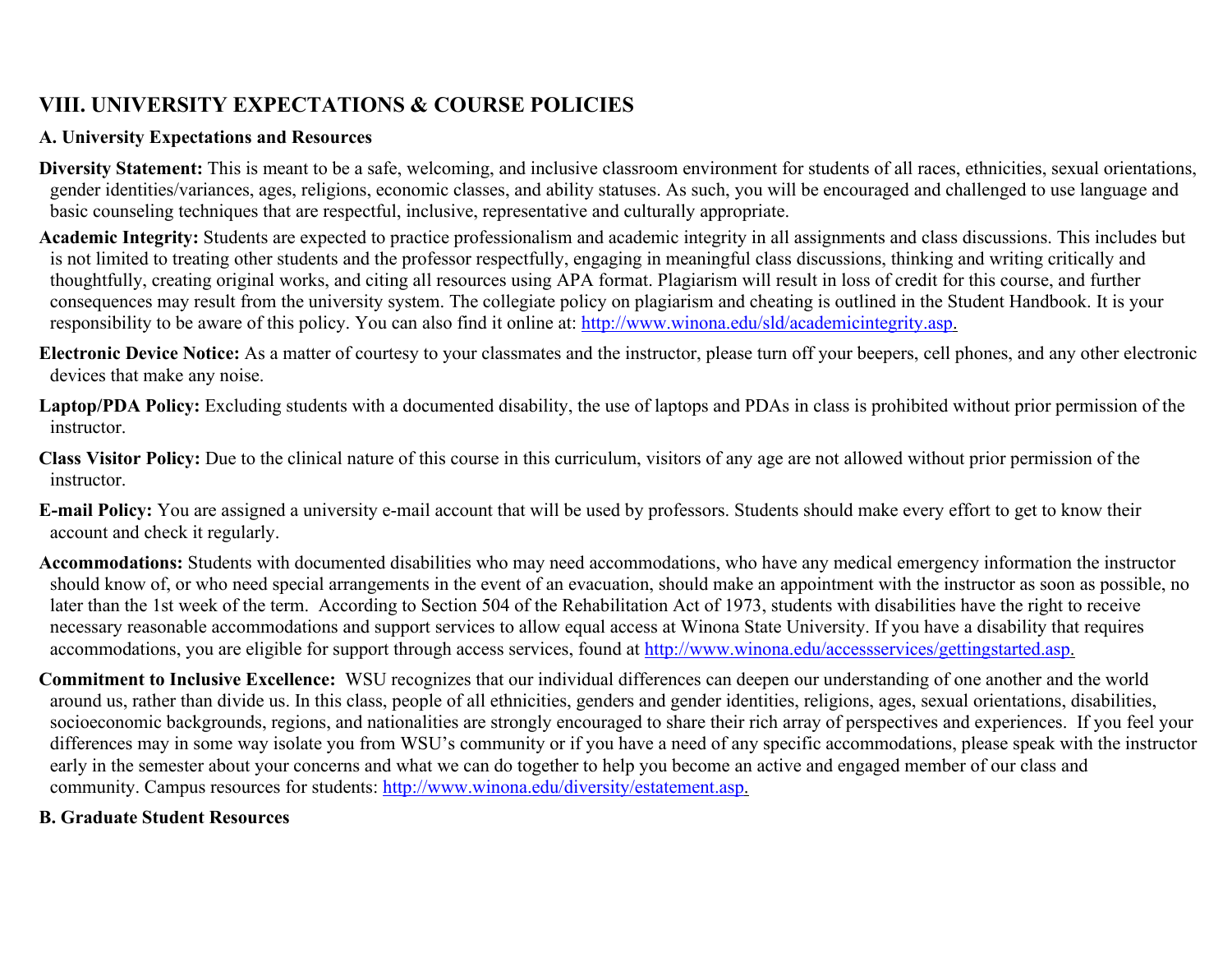**General Information:** Academic calendar, forms and other procedures for graduate students can be found at <http://www.winona.edu/gradstudies/currentstudents.asp>

WSU-Rochester Student & Campus Services, UCR Room SS128, 285-7100, [\(www.winona.edu/rochester/\)](http://www.winona.edu/rochester/): RCTC Counseling Center, UCR Room SS133; 285-7260 [\(www.rctc.edu/counseling\\_career\\_center/\)](http://www.rctc.edu/counseling_career_center/) UCR Learning Center, UCR Room AT306; 285-7182

**Counseling Services:** Graduate school can be very stressful. Counselors are available in Winona and through partnership with RCTC on the UCR campus to help you with a wide range of difficulties.

WSU counselors in Winona are located in the Integrated Wellness Complex 222 and they can be reached at 457-5330. The RCTC Counseling Center is located in SS 133 and can be reached at 285-7260.

**Other Support Services:** WSU-Rochester Student & Campus Services Office and the WSU Inclusion and Diversity Office are dedicated to helping students of all races, ethnicities, economic backgrounds, nationalities, and sexual orientations. They offer tutoring and a wide range of other resources.

The WSU-R Student & Campus Services Office is located in Room SS128 on the UCR campus and can be reached at 285-7100. The WSU Inclusion & Diversity Office is located in Kryzsko Commons Room 122, and they can be reached at 457-5595. Information about the *KEAP Center*, dedicated to supporting diversity on campus, can be found here: [http://www.winona.edu/diversity/22.asp.](http://www.winona.edu/diversity/22.asp)

*UCR Learning Center – Rochester***:** For help with writing and the development of papers on the WSU-Rochester campus, contact personnel in AT306 or call 285-7182.

*Writing Center - Winona:* The Writing Center offers free, individualized instruction in all forms and disciplines during any stage of writing, reading, or research. Call 507.457.5505 for an appointment. Walk-ins also welcome.

**Student Grievances:** Students are encouraged to speak directly with instructors when concerns arise. When issues cannot be resolved between the student and the instructor, students have the right to due process. Such complaint procedures are available online at: <http://www.winona.edu/sld/studentgrievance.asp>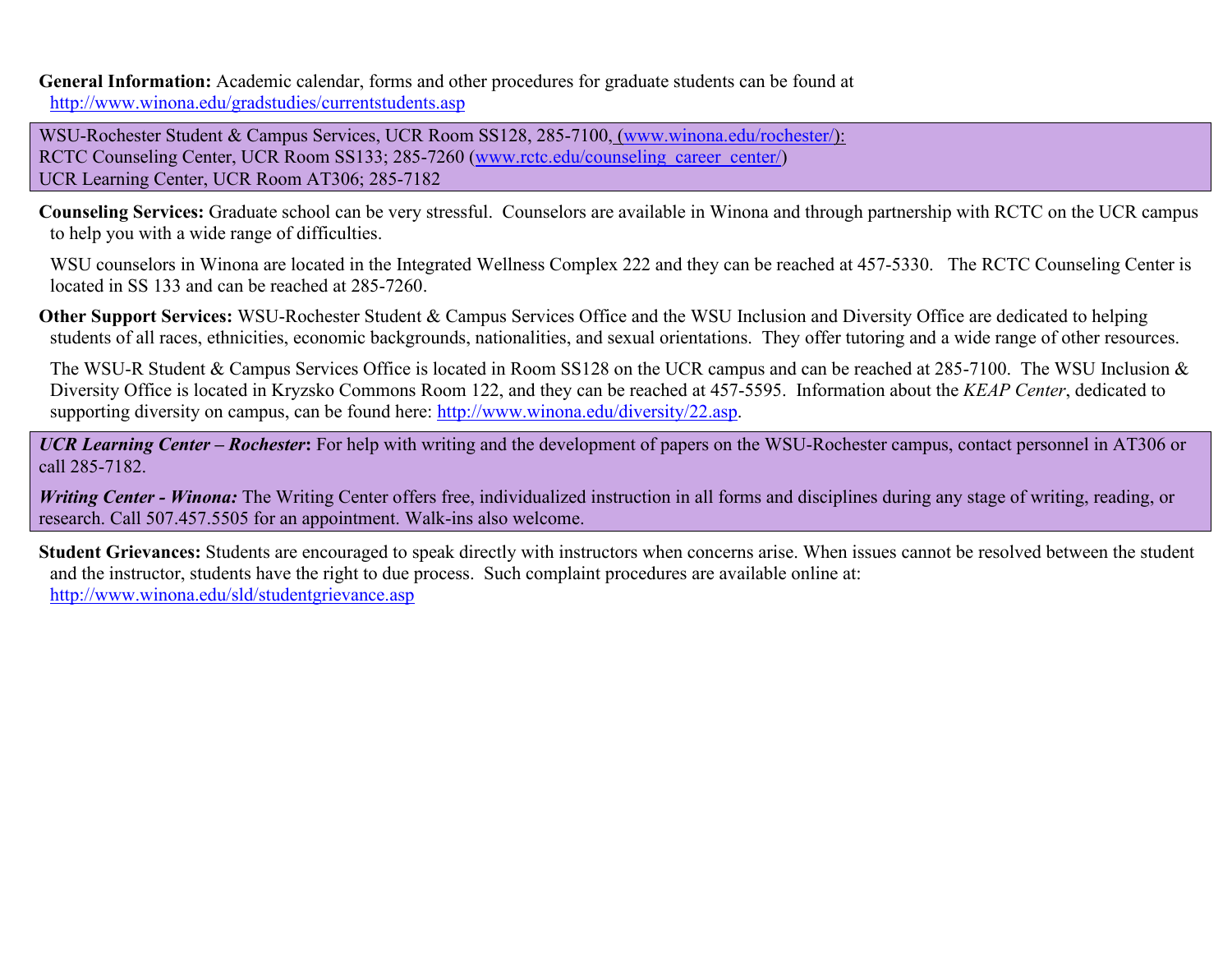## **IX. COURSE SCHEDULE**

| Date                                                                                                                                                                                                                                                                                | <b>Topic and</b><br><b>Assigned Readings (in purple)</b>                                      | Content                                                                                                                    | <b>CACREP</b><br><b>Standards</b><br>Core/CMHC/Sc<br>hool | <b>Class Activities</b><br>and<br><b>Assignments Due (in bold)</b> |
|-------------------------------------------------------------------------------------------------------------------------------------------------------------------------------------------------------------------------------------------------------------------------------------|-----------------------------------------------------------------------------------------------|----------------------------------------------------------------------------------------------------------------------------|-----------------------------------------------------------|--------------------------------------------------------------------|
|                                                                                                                                                                                                                                                                                     |                                                                                               |                                                                                                                            |                                                           |                                                                    |
| Week 1 -<br>Jan. 10                                                                                                                                                                                                                                                                 | Syllabus Review, Introduction to Group<br>Work & Multicultural Perspectives<br><b>CCC CH1</b> | Instillation of Hope and<br>Universality                                                                                   | 6b, 6c                                                    | Group norms; PLC Group Formation                                   |
| Week 2 -<br>Work on Multicultural Action Project<br>Jan. 17<br>Gorski, P. (2017).*<br>$\bullet$<br>(NO<br>Guth, et al. (2018).*<br>$\bullet$<br><b>CLASS</b><br>McIntosh, P. (1988).*^<br><b>MEETING</b><br>Ratts (2015)*<br>-MLK<br>Singh, et al. (2012)*<br>$\bullet$<br>HOLIDAY) |                                                                                               |                                                                                                                            | 2c                                                        | Take Multicultural Competency Self-Assessment*                     |
| Week 3 -<br>The Group Counselor<br>Jan. 24<br><b>Therapeutic Factors</b><br><b>CCC CH2</b><br>Therapeutic Factors*<br><b>PLC Reading*</b>                                                                                                                                           |                                                                                               | <b>Active Listening,</b><br>Reflecting,<br><b>Summarizing</b><br><b>Facilitating, Questioning</b><br>Altruism              | 6b, 6c, 6d/-<br>12j                                       | Take Self-Assessment of Group Leadership Skills in<br>CCC          |
| Week $4-$                                                                                                                                                                                                                                                                           | Ethical and Legal Issues in Groups;                                                           | Linking, Empathizing                                                                                                       | 6e, 6g                                                    | <b>Multicultural Action Plan due</b>                               |
| Jan 31<br><b>VIRTUAL</b>                                                                                                                                                                                                                                                            | Forming a Group<br>CCC CH3, CCC CH 5                                                          | Cohesiveness                                                                                                               |                                                           |                                                                    |
| Week 5 -<br><b>Initial Stage</b><br>Feb. 7<br>CCC CH <sub>6</sub>                                                                                                                                                                                                                   |                                                                                               | Interpreting, Clarifying,<br><b>Modeling</b><br>Imitative Behavior<br>Socialization Techniques<br>PLC Group Skill Practice | 6b, 6c, 6e                                                |                                                                    |
| Week 6 -<br><b>Transition Stage</b><br>Feb. 14<br>CCC CH <sub>7</sub>                                                                                                                                                                                                               |                                                                                               | Supporting, Suggesting,<br><b>Initiating</b><br>Imparting Information<br>PLC Group Skill Practice                          | 6b, 6c                                                    |                                                                    |
| Week 7 -<br>Feb. 21                                                                                                                                                                                                                                                                 | <b>Working Stage</b><br>CCC CH <sub>8</sub>                                                   | Confronting, Blocking,<br><b>Assessing</b><br>Catharsis                                                                    | 6b, 6c                                                    | PLC Leadership Practice Recording                                  |
| Week $8-$<br>Feb. 28                                                                                                                                                                                                                                                                | <b>Final Stage</b><br>CCC CH 9                                                                | <b>Evaluating, Terminating</b>                                                                                             |                                                           | <b>PLC Leadership Practice Recording</b>                           |
| Week 9 -<br>NO Class - Spring Break<br>March 7                                                                                                                                                                                                                                      |                                                                                               |                                                                                                                            |                                                           |                                                                    |